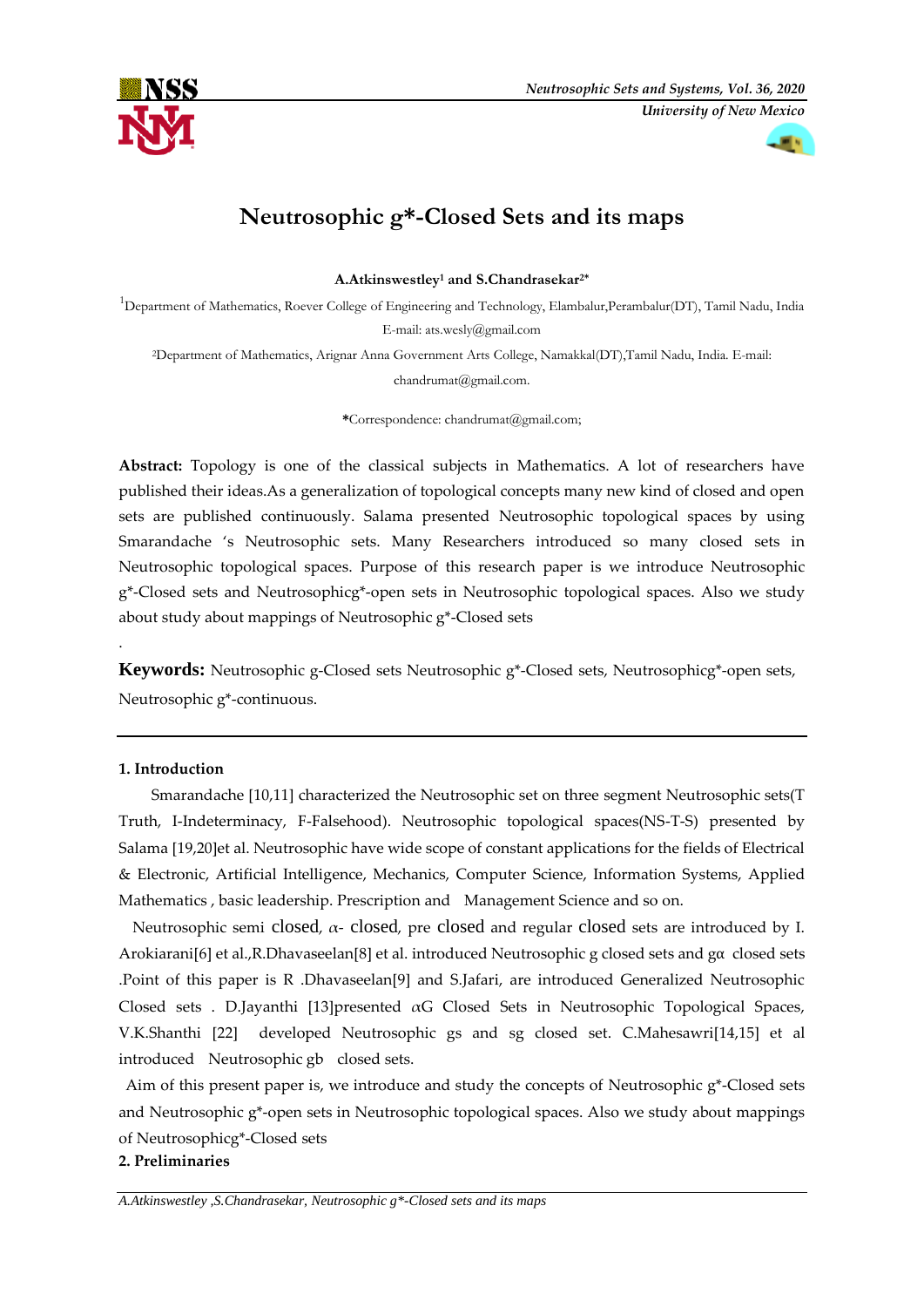In this section, we recall required and necessary definition and results of Neutrosophic sets **Definition 2.1 [16,17]** Let Nu<sub>X</sub> be a non-empty fixed set. A Neutrosophic set W<sub>1</sub><sup>\*</sup> is a object having the form  $W_1^* = \{ \langle w, \mu_{W_1^*}(w), \sigma_{W_1^*}(w), \gamma_{W_1^*}(w) \rangle : w \in Nu_X^* \},$ 

 $\mu_{W_1^*}(w)$ - membership function

 $\sigma_{W_1^*}(w)$ - Indeterminacy function

 $\gamma_{W_1^*}^{}(w)$ - Non-Membership function

**Definition 2.2 [16,17].** Neutrosophic set  $W_1^* = \{ \langle w, \mu_{W_1^*}(w), \sigma_{W_1^*}(w), \gamma_{W_1^*}(w) \rangle : w \in Nu_X^* \}$ , on

Nu<sup>\*</sup><sub>x</sub> and ∀w ∈ Nu<sup>\*</sup><sub>x</sub> then complement of W<sup>\*</sup><sub>1</sub> is

$$
W_1^{*C} = \{ \langle w, \gamma_{W_1^*}((w)), 1 - \sigma_{W_1^*}(w), \mu_{W_1^*}(w) >: w \in Nu_X^* \}
$$

**Definition 2.3 [16,17].** Let  $W_1^*$  and  $W_2^*$  are two Neutrosophic sets,  $\forall w \in Nu_X^*$  $W_1^* = \{ \langle w, \mu_{W_1^*}(w), \sigma_{W_1^*}(w), \gamma_{W_1^*}(w) \rangle : w \in Nu_X^* \}$  $W_2^* = \{ \langle w, \mu_{W_2^*}(w), \sigma_{W_2^*}(w), \gamma_{W_2^*}(w) \rangle : w \in Nu_X^* \}$ 

Then  $W_1^* \subseteq W_2^* \Leftrightarrow \mu_{W_1^*}(w) \le \mu_{W_2^*}(w), \sigma_{W_1^*}(w) \le \sigma_{W_2^*}(w)$   $\& \gamma_{W_1^*}(w) \ge \gamma_{W_2^*}(w)$ 

**Definition 2.4[16,17].** Let Nu<sub>X</sub> be a non-empty set, and Let W<sub>1</sub><sup>\*</sup> and W<sub>2</sub><sup>\*</sup> be two Neutrosophic sets are

$$
W_1^* = \{ \langle w, \mu_{W_1^*}(w), \sigma_{W_1^*}(w), \gamma_{W_1^*}(w) \rangle : w \in Nu_X^* \}, W_2^* = \{ \langle w, \mu_{W_2^*}(w), \sigma_{W_2^*}(w), \gamma_{W_2^*}(w) \rangle : w \in Nu_X^* \}
$$

Then  $W_1^* \cap W_2^* = \{ \langle w, \mu_{W_1^*}(w) \cap \mu_{W_2^*}(w), \sigma_{W_1^*}(w) \cap \sigma_{W_2^*}(w), \gamma_{W_1^*}(w) \cup \gamma_{W_2^*}(w) \rangle : w \in Nu_X^*\}$ 

 $W_1^* \cup W_2^* = \{ \langle w, \mu_{W_1^*}(w) \cup \mu_{W_2^*}(w), \sigma_{W_1^*}(w) \cup \sigma_{W_2^*}(w), \gamma_{W_1^*}(w) \cap \gamma_{W_2^*}(w) \rangle : w \in Nu_X^*\}$ 

**Definition 2.5 [19,20].** Let Nu<sub>x</sub><sup>\*</sup> be non-empty set and Nu<sub>τ</sub> be the collection of Neutrosophic subsets of Nu<sub>x</sub>satisfying the accompanying properties:

 $1.0_{\text{Nu}}$ ,  $1_{\text{Nu}} \in \text{Nu}_{\tau}$ 

2.  $Nu_{T_1} \cap Nu_{T_2} \in Nu_{\tau}$  for any  $Nu_{T_1}$ ,  $Nu_{T_2} \in Nu_{\tau}$ 

3. ∪ Nu<sub>T<sub>i</sub> ∈ Nu<sub>τ</sub> for every {Nu<sub>T<sub>i</sub></sub>: i ∈ j} ⊆ Nu<sub>τ</sub></sub>

Then the space (Nu<sub>X</sub>, Nu<sub>τ</sub>), is called a Neutrosophic topological space(NS-T-S) The component of  $Nu_{\tau}$  are called Nu-OS (Neutrosophic open set)and its complement is Nu-CS(Neutrosophic closed set)

**Example 2.6.** Let  $Nu_{X}^{*} = \{w\}$  and  $\forall w \in Nu_{X}^{*}$ ,  $W_{1}^{*} = \{w, \frac{6}{10}\}$  $\frac{6}{10}$ ,  $\frac{6}{10}$  $\frac{6}{10}$ ,  $\frac{5}{10}$  $\frac{5}{10}$ ,  $W_2^* = \langle w, \frac{5}{10} \rangle$  $\frac{5}{10}$ ,  $\frac{7}{10}$  $\frac{7}{10}$ ,  $\frac{9}{10}$  $\frac{9}{10}$ 

 $W_3^* = \langle w, \frac{6}{10} \rangle$  $\frac{6}{10}$ ,  $\frac{7}{10}$  $\frac{7}{10}$ ,  $\frac{5}{10}$  $\frac{5}{10}$  ,  $W_4^* = \langle w, \frac{5}{10} \rangle$  $\frac{5}{10}$ ,  $\frac{6}{10}$  $\frac{6}{10}$ ,  $\frac{9}{10}$  $\frac{9}{10}$  Then the collection  $Nu_{\tau} = \{0_{Nu}, W_1^*, W_2^*, W_3^*, W_4^*1_{Nu}\}$  is called

a NS-T-S on  $Nu<sub>X</sub><sup>*</sup>$ .

**Definition 2.7.** Let ( $Nu_{X}^*$ ,  $Nu_{\tau}$ ), be a NS-T-S

and  $W_1^* = \{ \langle w, \mu_{W_1^*}(w), \sigma_{W_1^*}(w), \gamma_{W_1^*}(w) \rangle : w \in Nu_X^* \}$  bea Neutrosophic set in Nu<sub>X</sub>. Then  $W_1^*$  is

said to be

*A.Atkinswestley ,S.Chandrasekar, Neutrosophic g\*-Closed sets and its maps*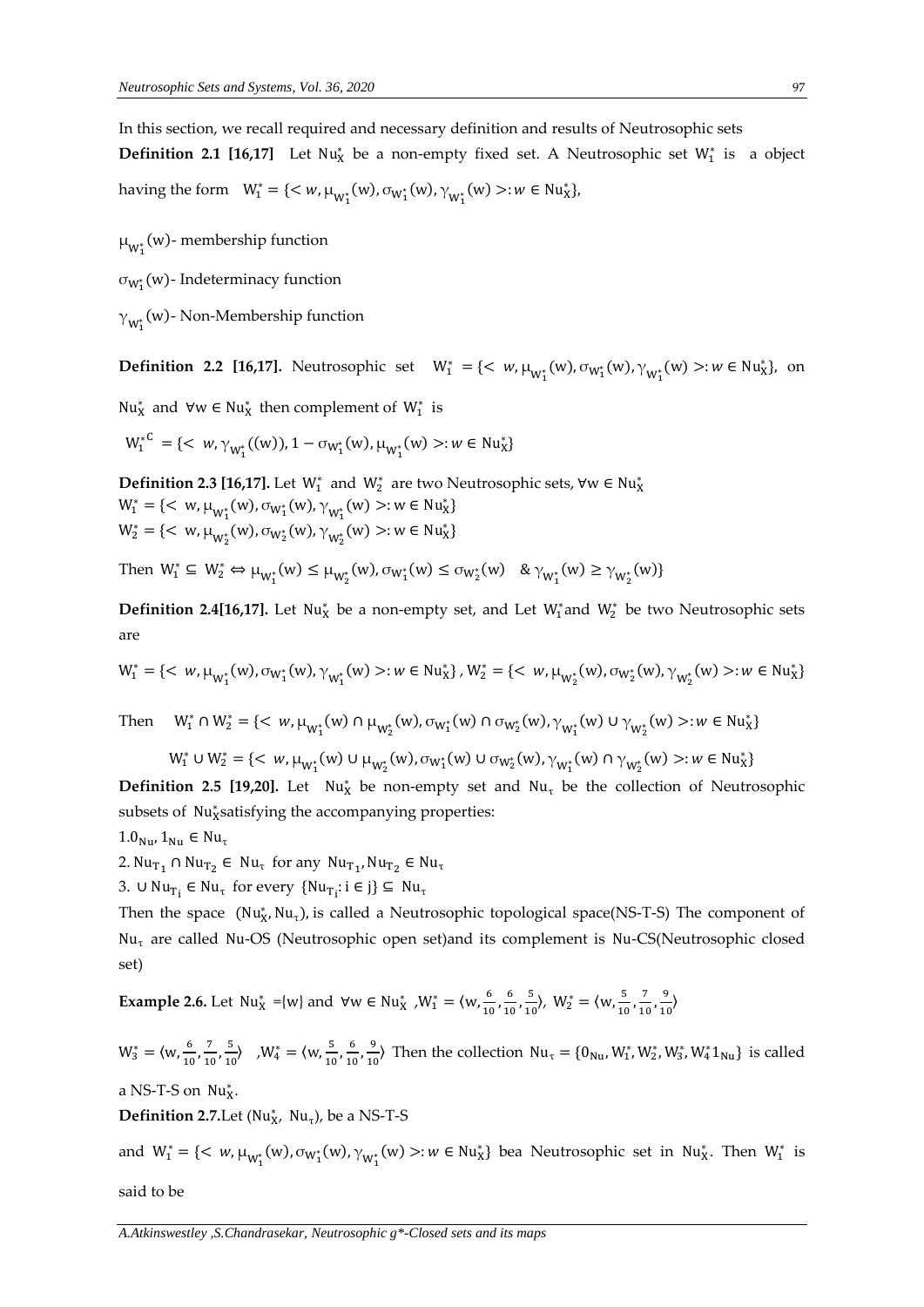- [1] Neutrosophic α-closed set [6] (Nu − αCS in short) Nu-cl(Nu-in(Nu-cl(W<sub>1</sub><sup>\*</sup>)))⊆ W<sub>1</sub><sup>\*</sup></sup>
- [2] Neutrosophic pre-closed set [22] (Nu-PCS in short) Nu -cl(Nu -in(W<sub>1</sub>\*)) $\subseteq$  W<sub>1</sub><sup>\*</sup>,
- [3] Neutrosophic regular closed set [6] (Nu -RCS in short) Nu-cl(Nu-in( $W_1^*$ ))= $W_1^*$ ,
- [4] Neutrosophic semi closed set [7] (Nu-SCS in short) Nu -in(Nu-cl(W<sub>1</sub>\*)) $\subseteq$  W<sub>1</sub><sup>\*</sup>,
- [5] Neutrosophic generalized closed set [4] (Nu -GCS in short) Nu-cl( $W_1^*$  ⊆  $H$  whenever  $W_1^*$  ⊆  $H$  and  $H$  is a Nu -OS, in Nu<sub>X</sub>
- [6] Neutrosophic α generalized closed set [13] (Nu (αG) CS in short) Nuα cl( $W_1^*$ ) ⊆ H whenever  $W_1^* \subseteq \mathcal{H}$  And  $\mathcal{H}$  is a Nu-OS, in Nu<sub>X</sub>
- [7] Neutrosophic generalized semi closed set [21]( Nu-GSCS in short) Nu-Scl( $W_1^*$ )  $\subseteq$   $H$ whenever  $W_1^* \subseteq \mathcal{H}$  and  $\mathcal{H}$  is a Nu-OS in Nu<sub>X</sub>
- [8] Neutrosophic semi generalized closed set[21]( Nu-SGCS in short) if Nu scl( $W_1^*$ )  $\subseteq$   $\mathcal{H}$ whenever  $W_1^* \subseteq \mathcal{H}$  and  $\mathcal{H}$  is a Nu-SOS in Nu<sub>X</sub>,
- [9] Neutrosophic generalized alpha closed set[9]. (Nu-GaCS in short) if Nu- $\alpha$ cl(W<sub>1</sub><sup>\*</sup>)  $\subseteq$  H whenever  $W_1^* \subseteq \mathcal{H}$  and  $\mathcal{H}$  is a Nu- $\alpha$ OS in Nu<sub>X</sub>
- [10] Neutrosophic generalized b closed set[14](Nu-GbCS in short) if Nu-bcl( $W_1^*$ )  $\subseteq \mathcal{H}$  whenever  $W_1^* \subseteq \mathcal{H}$  and  $\mathcal{H}$  is a Nu-OS in Nu<sub>X</sub>

**Definition 2.8.[13]** An (NS)S W<sub>1</sub><sup>\*</sup> in an (NS)TS (Nu<sub>x</sub><sup>\*</sup>, Nu<sub>τ</sub>), is said to be aNeutrosophic weakly generalized closed set ((Nu-WG)CS) Nu-cl(Nu-in(W<sub>1</sub><sup>\*</sup>))⊆ *K* whenever W<sub>1</sub><sup>\*</sup> ⊆ *K*, *K* is (Nu)OS in  $Nu_{X}^{*}$ .

**Definition 2.9.** (Nu<sub>X</sub>, Nu<sub>τ</sub>), be a NS-T-S and  $W_1^* = \{ \langle w, \mu_{W_1^*}(w), \sigma_{W_1^*}(w), \gamma_{W_1^*}(w) \rangle : w \in Nu_X^* \}$  Nu<sub>X</sub>.

Then Neutrosophic closure of  $W_1^*$  is Nu-Cl( $W_1^*$ )=  $\cap$  {  $\mathcal{H}$ :  $\mathcal{H}$  is a Nu-CS in Nu<sub>X</sub> and  $W_1^* \subseteq \mathcal{H}$  } Neutrosophic interior of  $W_1^*$  is Nu-Int(W<sub>1</sub><sup>\*</sup>)= ∪{M:M is a Nu-OS in Nu<sub>X</sub><sup>\*</sup> and M⊆ W<sub>1</sub><sup>\*</sup>}.

**Definition 2.10.[2]** Let ( $Nu_{X}^*$ ,  $Nu_{\tau}$ ), be a NS-T-S and

 $W_1^* = \{ \langle w, \mu_{W_1^*}(w), \sigma_{W_1^*}(w), \gamma_{W_1^*}(w) \rangle : w \in Nu_X^* \}$ 

Nu-Sint(W<sub>1</sub><sup>\*</sup>)= ∪{ *H*/*H* is a Nu-SOS in Nu<sub>X</sub><sup>\*</sup> and *H* ⊆ W<sub>1</sub><sup>\*</sup>},

Nu -Scl(W<sub>1</sub><sup>\*</sup>)=  $\cap$ { *K* / *K* is a Nu -SCS in Nu<sub>X</sub><sup>\*</sup> and W<sub>1</sub><sup>\*</sup>  $\subseteq$  *K* }.

Nu-αint(W<sup>\*</sup><sub>1</sub>)= ∪{ *H* / *H* is a Nu-αOS in Nu<sup>\*</sup><sub>X</sub> and *H* ⊆ W<sup>\*</sup><sub>1</sub>},

Nu-αcl(W<sup>\*</sup><sub>1</sub>)= ∩{ *K* / *K* is a Nu-αCS in Nu<sup>\*</sup><sub>X</sub> and W<sup>\*</sup><sub>1</sub> ⊆ *K* }.

### **3. NEUTROSOPHIC G\* CLOSED SETS**

In this section we introduce Neutrosophic G\*-Closed sets and studied some of its basic properties.

**Definition 3.1:** An NS  $W_1^*$  in (Nu<sub>X</sub>, Nu<sub>t</sub>) is said to be a NeutrosophicG\*-Closed set (Nu-G<sup>\*</sup>CS in short) if Nu-cl( $W_1^*$ ) ⊆ K whenever  $W_1^*$  ⊆ K and K is Nu-GOS in (Nu<sub>X</sub>, Nu<sub>τ</sub>).

The family of all Nu-G<sup>\*</sup>CS's of A NTS (Nu<sub>X</sub>,  $Nu_{\tau}$ ) is denoted by Nu-G<sup>\*</sup>C(Nu<sub>X</sub>).

**Example 3.2:** Let Nu<sub>X</sub> = {
$$
w_1
$$
,  $w_2$ } and let Nu<sub>τ</sub> = {0<sub>Nu</sub>, K, 1<sub>Nu</sub>} is NT on Nu<sub>X</sub><sup>\*</sup>, where K =   
\n $\langle w, (\frac{3}{10}, \frac{5}{10}, \frac{7}{10}), (\frac{4}{10}, \frac{5}{10}, \frac{6}{10}) \rangle$ . Then the NS  $W_1^* = \langle w, (\frac{7}{10}, \frac{5}{10}, \frac{1}{10}), (\frac{6}{10}, \frac{5}{10}, \frac{0}{10}) \rangle$  is Nu-G<sup>\*</sup>CS in (Nu<sub>X</sub><sup>\*</sup>, Nu<sub>τ</sub>)

**Theorem 3.3:** Every Nu-CS is Nu-G\*CS .

**Proof:** Let  $W_1^*$  be aNu-CS in (Nu<sub>X</sub>, Nu<sub>t</sub>). Then Nu-cl( $W_1^*$ ) =  $W_1^*$ . Let  $W_1^* \subseteq \mathcal{K}$  and  $\mathcal{K}$  is Nu-GOS in (Nu<sub>X</sub>, Nu<sub>τ</sub>). Therefore Nu-cl(W<sub>1</sub><sup>\*</sup>) = W<sub>1</sub><sup>\*</sup> $\subseteq$  *K*. Thus W<sub>1</sub><sup>\*</sup> is Nu-G<sup>\*</sup>CS inNu<sub>X</sub><sup>\*</sup>.

**Example 3.4:** Let  $Nu_{x}^{*}=[w_{1},w_{2}]$  and let  $Nu_{\tau}=[0_{Nu}, \mathcal{K}, 1_{Nu}]$  is NT on  $Nu_{x}^{*}$ , where

 $\mathcal{K} = \langle W, \left( \frac{4}{10} \right) \rangle$  $\frac{4}{10}$ ,  $\frac{5}{10}$  $\frac{5}{10}, \frac{6}{10}$ ,  $\left(\frac{2}{10}\right)$  $\frac{2}{10}$ ,  $\frac{5}{10}$  $\frac{5}{10}, \frac{7}{10}$ )Then the NS W<sub>1</sub><sup>\*</sup> = (w,  $\left(\frac{6}{10}\right)$  $\frac{6}{10}$ ,  $\frac{5}{10}$  $\frac{5}{10}, \frac{1}{10}$ ,  $\left(\frac{7}{10}\right)$  $\frac{7}{10}$ ,  $\frac{5}{10}$  $\left(\frac{5}{10}, \frac{1}{10}\right)$  is Nu-G\*CS but not an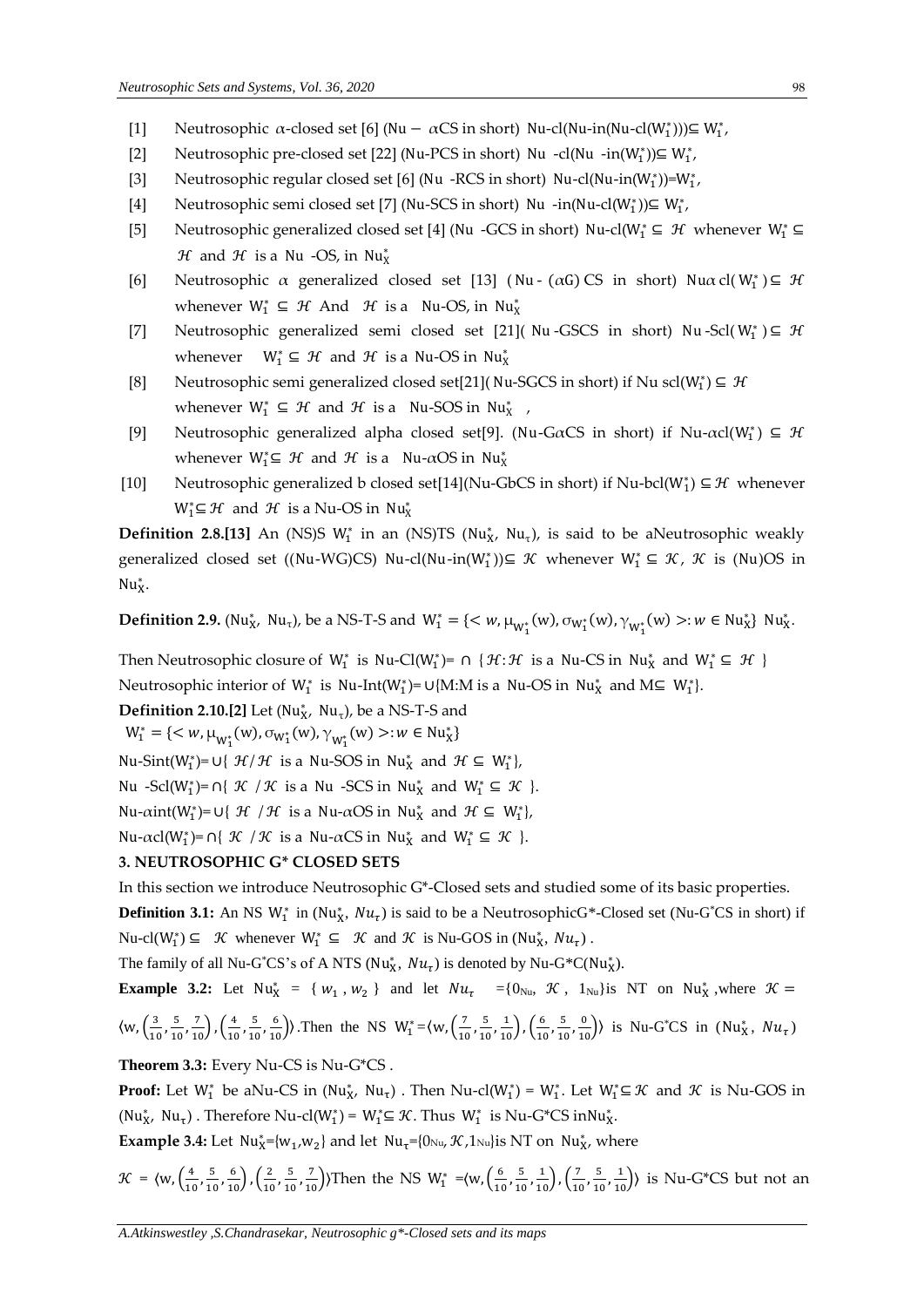Nu-CS in Nu<sub>x</sub>.

**Theorem 3.5:** Every Nu-G\*CS is Nu-GCS.

**Proof:** Let  $W_1^*$  be aNu-G\*CS in (Nu<sub>X</sub>, Nu<sub>τ</sub>). Let  $W_1^* \subseteq \mathcal{K}$  and  $\mathcal{K}$  is Nu-OS in (Nu<sub>X</sub>, Nu<sub>τ</sub>). Since every Nu-OS is Nu-GOS and since  $W_1^*$  is Nu-G<sup>\*</sup>CS in Nu<sub>X</sub>. Therefore Nu-cl( $W_1^*$ )⊆  $\mathcal K$  whenever  $W_1^*$ ⊆  $\mathcal K$  ,  $\mathcal{R}$  is Nu-OS in Nu<sub>X</sub>. Thus W<sub>1</sub><sup>\*</sup> is Nu-GCS in Nu<sub>X</sub>.

**Example 3.6:** Let  $Nu_{X}^{*}=[w_{1},w_{2},w_{3}]$  and

let Nu<sub>t</sub>={0<sub>Nu</sub>, *K*, 1<sub>Nu</sub>}is NT on Nu<sub>X</sub>, where  $\mathcal{K} = \langle w, \left(\frac{2}{10}\right)$  $\frac{2}{10}$ ,  $\frac{5}{10}$  $\frac{5}{10}, \frac{7}{10}$ ,  $\left(\frac{5}{10}\right)$  $\frac{5}{10}$ ,  $\frac{5}{10}$  $\frac{5}{10}, \frac{4}{10}$ ,  $\left(\frac{3}{10}\right)$  $\frac{3}{10}$ ,  $\frac{5}{10}$  $\frac{5}{10}, \frac{5}{10}$ ).

Then the NS  $W_1^* = \langle w, \left( \frac{5}{10} \right) \rangle$  $\frac{5}{10}$ ,  $\frac{5}{10}$  $\frac{5}{10}, \frac{5}{10}$ ,  $\left(\frac{2}{10}\right)$  $\frac{2}{10}$ ,  $\frac{5}{10}$  $\frac{5}{10}, \frac{7}{10}$ ,  $\left(\frac{3}{10}\right)$  $\frac{3}{10}$ ,  $\frac{5}{10}$  $\left(\frac{5}{10}, \frac{6}{10}\right)$  is Nu-GCS but not an Nu-G<sup>\*</sup>CS in Nu<sub>X</sub><sup>\*</sup>.

**Theorem 3.7:** Every Nu-G\*CS is Nu-αGCS .

**Proof:** Let  $W_1^*$  be aNu-G'CS in  $(Nu_X^*, Nu_\tau)$  . By Theorem 3.6  $W_1^*$  is Nu-GCS in Nu<sub>X</sub>. Since  $Nua\text{-}cl(W_1^*) \subseteq Nu\text{-}cl(W_1^*)$  and  $W_1^*$  is a Nu-GCS in  $Nu_X^*$ . Therefore  $Nua\text{-}cl(W_1^*) \subseteq Nu\text{-}cl(W_1^*) \subseteq \mathcal{K}$ whenever  $W_1^* \subseteq \mathcal{K}$ ,  $\mathcal{K}$  is Nu-OS in Nu<sub>X</sub>. Thus  $W_1^*$  is Nu- $\alpha$ GCS in Nu<sub>X</sub>.

**Example 3.8:** Let  $Nu_{X}^{*} = \{w_1, w_2\}$  and let  $Nu_{\tau} = \{0 \text{Nu}, \mathcal{K}, 1 \text{Nu}\}\$  is NT on  $Nu_{X}^{*}$ ,

where 
$$
\mathcal{K} = \langle w, \left(\frac{1}{10}, \frac{5}{10}, \frac{6}{10}\right), \left(\frac{4}{10}, \frac{5}{10}, \frac{5}{10}\right) \rangle
$$
. Then the NS  $W_1^* = \langle w, \left(\frac{3}{10}, \frac{5}{10}, \frac{4}{10}\right), \left(\frac{5}{10}, \frac{5}{10}, \frac{5}{10}\right) \rangle$ 

is Nu- $\alpha$ GCS but not an Nu-G\*CS in Nu<sub>x</sub>.

**Theorem 3.9:** Every Nu-RCS is Nu-G\*CS .

**Proof:** Let  $W_1^*$  be a Nu-RCS in  $(W_{X'}^*$   $Nu_{\tau})$  . Then  $W_1^* = Nu-cl(Nu-int(W_1^*))$ . Let  $W_1^* \subseteq \mathcal{K}$  and  $\mathcal{K}$  is Nu-GOS in(Nu<sub>x</sub>, Nu<sub>τ</sub>) .Therefore Nu-cl(W<sub>1</sub><sup>\*</sup>)⊆Nu-cl(Nu-int(W<sub>1</sub><sup>\*</sup>)). This implies Nu-cl(W<sub>1</sub><sup>\*</sup>)⊆  $W_1^* \subseteq \mathcal{K}$ . Thus  $W_1^*$  is Nu-G\*CS in Nu<sub>X</sub>.

**Example 3.10:** Let  $Nu_{X}^{*} = \{w_1, w_2\}$  and let  $Nu_{\tau} = \{0_{Nu}, \mathcal{K}, 1_{Nu}\}\$ is NT on  $Nu_{X}^{*}$ Where

 $\mathcal{K}$  =  $\left\langle w, \left( \frac{3}{10} \right) \right\rangle$  $\frac{3}{10}$ ,  $\frac{5}{10}$  $\frac{5}{10}, \frac{6}{10}$ ,  $\left(\frac{7}{10}\right)$  $\frac{7}{10}$ ,  $\frac{5}{10}$  $\left(\frac{5}{10}, \frac{3}{10}\right)$ ) Then NS W<sub>1</sub><sup>\*</sup> = {w,  $\left(\frac{7}{10}\right)$  $\frac{7}{10}$ ,  $\frac{5}{10}$  $\frac{5}{10}, \frac{3}{10}$ ,  $\left(\frac{6}{10}\right)$  $\frac{6}{10}$ ,  $\frac{5}{10}$  $\left(\frac{5}{10}, \frac{4}{10}\right)$  is Nu-G\*CS but not an

Nu-RCS in Nu<sub>x</sub>.

**Diagram:I**



#### **Remark 3.11:**

Nu-G\*CS is independent from Nu- $\alpha$ CS, Nu-SCS, Nu-PCS, and Nu-bCS as seen from the following example.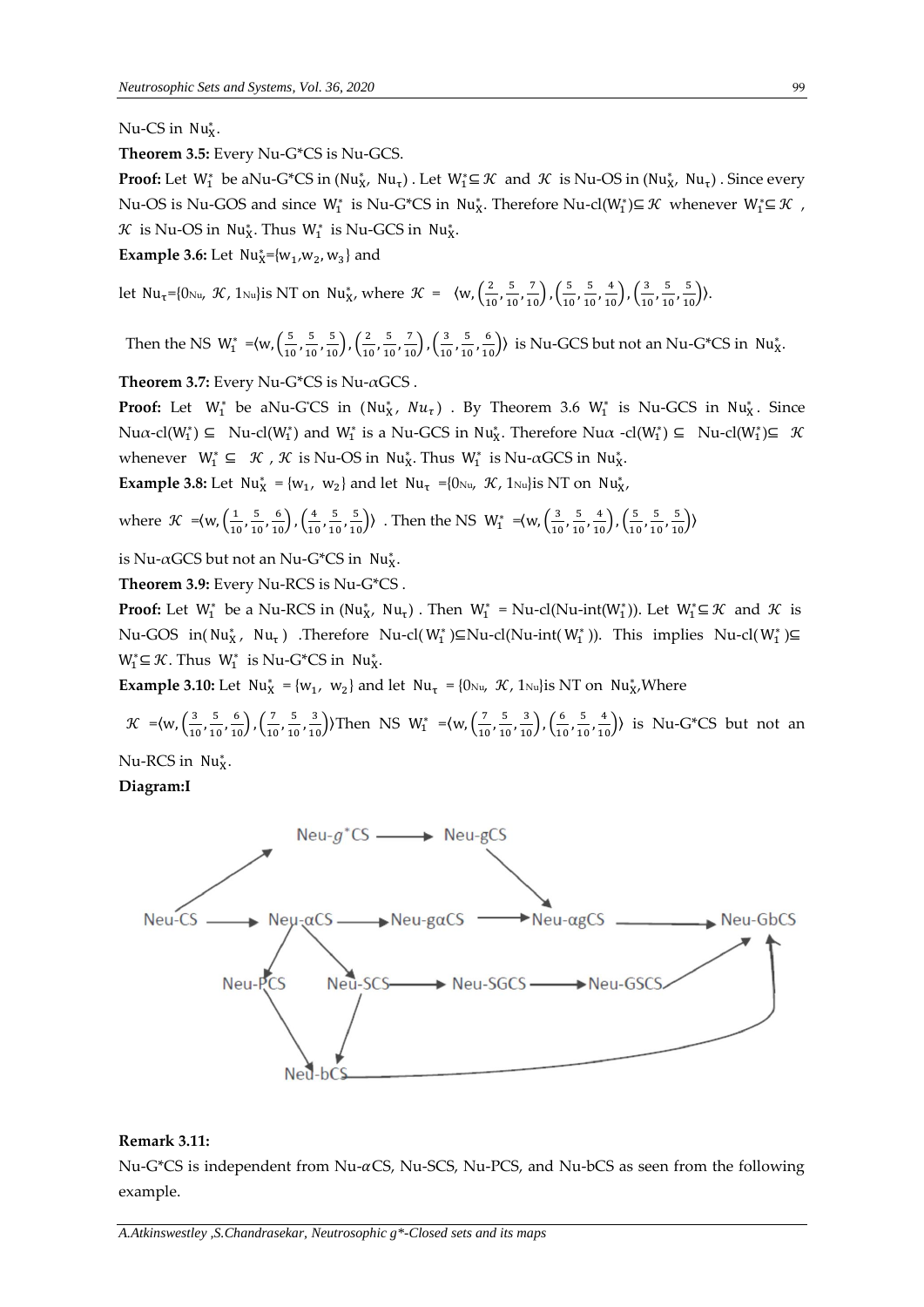**Example 3.12:** Let  $Nu_{X}^{*} = \{w_1, w_2\}$  and let  $Nu_{\tau} = \{0 \nu_1, \mathcal{K}, 1 \nu_2\}$  is NT on  $Nu_{X}^{*}$ , where

$$
\mathcal{K} = \left\{ w \left( \frac{2}{10}, \frac{5}{10}, \frac{6}{10} \right), \left( \frac{4}{10}, \frac{5}{10}, \frac{5}{10} \right) \right\}
$$
. Then NS W<sub>1</sub><sup>\*</sup>= $\left\{ w, \left( \frac{3}{10}, \frac{5}{10}, \frac{5}{10} \right), \left( \frac{4}{10}, \frac{5}{10}, \frac{5}{10} \right) \right\}$ 

is NuSCS, Nu-bCS, but not an Nu-G\*CS in  $Nu_{X}^*$ .

**Example 3.13:** Let  $Nu_{X}^{*} = \{w_1, w_2\}$  and let  $Nu_{\tau} = \{0 \nu_1, \mathcal{K}, 1 \nu_2\}$  is NT on  $Nu_{X}^{*}$ , where

$$
\mathcal{K} = \left\{ w \left( \frac{6}{10}, \frac{5}{10}, \frac{2}{10} \right), \left( \frac{5}{10}, \frac{5}{10}, \frac{4}{10} \right) \right\}
$$
. Then NS W<sub>1</sub><sup>\*</sup>= $\left\{ w, \left( \frac{1}{10}, \frac{5}{10}, \frac{7}{10} \right), \left( \frac{4}{10}, \frac{5}{10}, \frac{5}{10} \right) \right\}$ 

is Nu-PCS, Nu- $\alpha$ CS, but not an Nu-G\*CS in Nu<sub>X</sub>.

**Example 3.14:** Let  $Nu_{X}^{*} = \{w_1, w_2\}$  and let  $Nu_{\tau} = \{0 \text{Nu}_{\tau}, \mathcal{K}, 1 \text{Nu}_{\tau}\}$  is NT on  $Nu_{X}^{*}$ , where

$$
\mathcal{K} = \langle w, \left(\frac{6}{10}, \frac{5}{10}, \frac{2}{10}\right), \left(\frac{5}{10}, \frac{5}{10}, \frac{2}{10}\right) \rangle \text{ Then the NS } W_1^* = \langle w, \left(\frac{1}{10}, \frac{5}{10}, \frac{3}{10}\right), \left(\frac{4}{10}, \frac{5}{10}, \frac{2}{10}\right) \rangle
$$

is Nu-G\*CS but not NuSCS, Nu-bCS Nu<sub>x</sub>.

**Example 3.15:** Let  $Nu_{X}^{*} = \{w_1, w_2\}$  and let  $Nu_{\tau} = \{0 \text{Nu}_{\tau}, \mathcal{K}, 1 \text{Nu}_{\tau}\}$  is NT on  $Nu_{X}^{*}$ , where

$$
\mathcal{K} = \langle w, \left(\frac{2}{10}, \frac{5}{10}, \frac{6}{10}\right), \left(\frac{3}{10}, \frac{5}{10}, \frac{5}{10}\right) \rangle \text{ Then the NS } W_1^* = \langle w, \left(\frac{3}{10}, \frac{5}{10}, \frac{1}{10}\right), \left(\frac{3}{10}, \frac{5}{10}, \frac{3}{10}\right) \rangle
$$

is Nu-G\*CS but not NuαCS, Nu-PCS Nu<sub>x</sub><sup>\*</sup>.

**Theorem 3.16:** The union of two Nu-G\*CS's is Nu-G\*CS

**Proof:** Let  $W_1^*$  and  $W_2^*$  be the two Nu-G\*CS's in  $Nu_X^*$  and let  $W_1^* \cup W_2^* \subseteq \mathcal{K}$ , where  $\mathcal{K}$  is a Nu-GOS in Nu<sub>X</sub><sup>\*</sup>. Therefore  $W_1^* \subseteq \mathcal{K}$  or  $W_2^* \subseteq \mathcal{K}$  or both contained  $\mathcal{K}$ . Since  $W_1^*$  and  $W_2^*$  are Nu-G<sup>\*</sup>CS, Nu-cl(W<sub>1</sub><sup>\*</sup>)⊆  $\mathcal{K}$  and Nu-cl(W<sub>2</sub><sup>\*</sup>) ⊆  $\mathcal{K}$ . Therefore Nu-cl(W<sub>1</sub><sup>\*∪W</sup><sub>2</sub><sup>\*</sup>)⊆  $\mathcal{K}$ . Thus W<sub>1</sub><sup>\*∪W</sup><sub>2</sub><sup>\*</sup> is Nu-G<sup>\*</sup>CS.

**Remark 3.17:** The intersection of any two Nu-G\*CSs is not an Nu-G\*CS in general as seen in the following example.

**Example 3.18:** Let  $Nu_X^* = \{w_1, w_2\}$  and let  $Nu_\tau = \{0 \text{Nu}, \mathcal{K}, 1 \text{Nu}\}\$  is NT on  $Nu_X^*$ ,

where  $\mathcal{K} = \langle w, \left( \frac{5}{10} \right) \rangle$  $\frac{5}{10}$ ,  $\frac{5}{10}$  $\frac{5}{10}, \frac{1}{10}$ ,  $\left(\frac{1}{10}\right)$  $\frac{1}{10}$ ,  $\frac{5}{10}$  $\frac{5}{10}, \frac{8}{10}$ ).

Then NS's  $W_1^* = \langle w, \left(\frac{2}{10}\right)^2 \rangle$  $\frac{2}{10}$ ,  $\frac{5}{10}$  $\frac{5}{10}, \frac{5}{10}$ ,  $\left(\frac{7}{10}\right)$  $\frac{7}{10}$ ,  $\frac{5}{10}$  $\left(\frac{5}{10}, \frac{0}{10}\right)$  W<sub>2</sub><sup>\*</sup> = (w,  $\left(\frac{6}{10}\right)$  $\frac{6}{10}$ ,  $\frac{5}{10}$  $\frac{5}{10}, \frac{0}{10}$ ,  $\left(\frac{3}{10}\right)$  $\frac{3}{10}$ ,  $\frac{5}{10}$  $\frac{5}{10}, \frac{7}{10}$ )

are Nu-G\*CS's in  $Nu_{X}^{*}$  but  $W_{1}^{*} \cap W_{2}^{*}$  is not a Nu-G\*CS in  $Nu_{X}^{*}$ .

**Theorem 3.19:** If  $W_1^*$  is Nu-G\*CS in (Nu<sub>X</sub>,Nu<sub>τ</sub>), such that  $W_1^* \subseteq W_2^* \subseteq Nu$ -cl( $W_1^*$ ). Then  $W_2^*$  is also a Nu-G<sup>\*</sup>CS of (Nu<sub>X</sub>,Nu<sub>τ</sub>)

**Proof:** Let K be a Nu-GOS in  $(Nu_X^*,Nu_\tau)$  such that  $W_2^* \subseteq K$ , Since  $W_1^* \subseteq W_2^*$ ,  $W_1^* \subseteq K$  and K be a Nu-GOS. Also since W<sub>1</sub><sup>\*</sup> is Nu-G<sup>\*</sup>CS, Nu-cl(W<sub>1</sub><sup>\*</sup>)⊆  $\mathcal{K}$ . By hypothesis W<sub>2</sub><sup>\*</sup>⊆Nu-cl(W<sub>1</sub><sup>\*</sup>). This implies  $\mathrm{Nu}\text{-}\mathrm{cl}(W_2^*)\subseteq \mathrm{Nu}\text{-}\mathrm{cl}(W_1^*)$ ) $\subseteq \mathcal{K}$ . Therefore  $\mathrm{Nu}\text{-}\mathrm{cl}(W_2^*)$  $\subseteq \mathcal{K}$ . Hence  $\ W_2^*$  is  $\mathrm{Nu}\text{-}\mathrm{G}^*\mathrm{CS}$  of  $\ \mathrm{Nu}_X^*$ .

**Theorem 3.20:** If  $W_1^*$  is both Nu-GOS and Nu-G\*CS of  $(Nu_X^*Nu_\tau)$ , then  $W_1^*$  is Nu-CS in Nu<sub>X</sub>.

**Proof:** Let  $W_1^*$  is Nu-GOS in Nu<sub>X</sub>. Since  $W_1^* \subseteq W_1^*$ , by hypothesis Nu-cl( $W_1^*$ ) $\subseteq W_1^*$ . But from the Definition,  $W_1^* \subseteq Nu\text{-cl}(W_1^*)$ . Therefore Nu-cl( $W_1^*$ )= $W_1^*$ . Hence  $W_1^*$  is Nu-CS of Nu<sub>X</sub>.

**Theorem 3.21:** Let  $(\text{Nu}_{\text{X}}^{*}, \text{Nu}_{\text{\tau}})$ ) be a NTS. Then  $Nu\text{-}GO(Nu^*_X)=Nu\text{-}GC(Nu^*_X)$  iff every NS in  $(Nu_X^*$ ,  $Nu_\tau)$  is Nu-G\*CS in Nu<sub>X</sub>.

#### **Proof:**

**Necessity:** Suppose that Nu-GO(Nu<sub>X</sub>)=Nu-GC(Nu<sub>X</sub>). Let  $W_1^* \subseteq \mathcal{K}$  and  $\mathcal{K}$  is Nu-GOS in Nu<sub>X</sub>. This implies Nu-cl(W<sup>\*</sup>)⊆Nu-cl(K). Since K is Nu-GOS in Nu<sup>\*</sup><sub>x</sub>. Since by hypothesis K is Nu-GCS in Nu<sub>X</sub>, Nu-cl(K)⊆ K. This implies Nu-cl(W<sub>1</sub><sup>\*</sup>)⊆ K. Therefore W<sub>1</sub><sup>\*</sup> is Nu-G\*CS in Nu<sub>X</sub>.

**Sufficiency:** Suppose that every NS in (Nu<sub>X</sub>, Nu<sub>t</sub>) is Nu-G\*CS in Nu<sub>X</sub>. Let  $\mathcal{K} \subseteq Nu-O(Nu_X^*)$ , then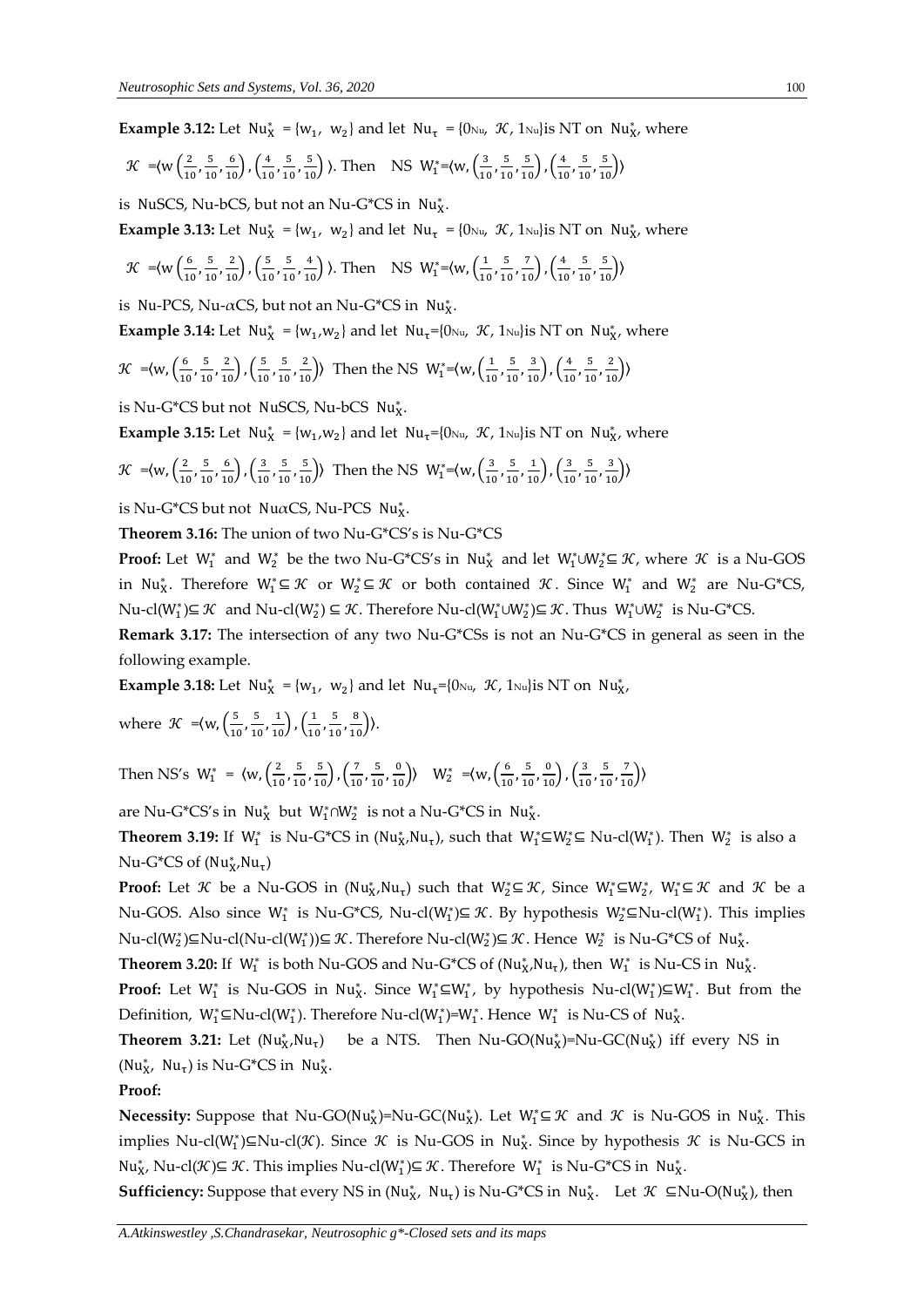$\mathcal{H}$  ⊆Nu-GO(Nu<sub>X</sub>). Since  $\mathcal{K} \subseteq \mathcal{K}$  and  $\mathcal{K}$  is Nu-OS in Nu<sub>X</sub>, by hypothesis Nu-cl( $\mathcal{K}$ )⊆  $\mathcal{K}$ . I.e.,  $\mathcal{K} \subseteq Nu\text{-GC}(Nu_X^*)$ . Hence Nu-GO(Nu<sub>X</sub>)⊆Nu-GC(Nu<sub>X</sub>).Let W<sub>1</sub>′⊆Nu-GC(Nu<sub>X</sub>) then W<sub>1</sub><sup>∗C</sup> is an Nu-GOS in Nu<sub>X</sub>. But Nu-GO(Nu<sub>X</sub>)⊆Nu-GC(Nu<sub>X</sub>). Therefore  $W_1^*{}^C \subseteq Nu\text{-}GC(Nu_X^*)$ . I.e., W<sub>1</sub>′⊆Nu-GO(Nu<sub>X</sub>). Hence Nu-GC(Nu<sub>X</sub>)⊆Nu-GO(Nu<sub>X</sub>). Thus Nu-GO(Nu<sub>X</sub>)⊆Nu-GC(Nu<sub>X</sub>).

**Theorem 3.22:** If  $W_1^*$  is Nu-OS and an Nu-G\*CS in  $(Nu_X^*,Nu_\tau)$ , then

 $W_1^*$  is Nu-ROS in Nu $_X^*$ 

 $W_1^*$  is Nu-RCS in Nu $_X^*$ 

**Proof:** (i) Let  $W_1^*$  be a Nu-OS and a Nu-G\*CS in Nu<sub>X</sub>. Then Nu-cl( $W_1^*$ ) $\subseteq W_1^*$ . I.e., Nu  $int(Nu-clW_1^*)\subseteq W_1^*$ . Since  $W_1^*$  is a Nu-OS,  $W_1^*$  is Nu-POS in Nu<sub>X</sub>. Hence  $W_1^* \subseteq Nu-int(Nu-cl(W_1^*)$ . Therefore  $W_1^*$ = Nu-int(Nu-cl( $W_1^*$ )). Hence  $W_1^*$  is Nu-ROS in Nu<sub>X</sub>.

(ii): Let  $W_1^*$  be a Nu-OS and an Nu-G\*CS inNu<sub>X</sub>. Then Nu-cl( $W_1^*$ ) $\subseteq W_1^*$ . I.e., Nu-cl(Nu-int( $W_1^*$ )) $\subseteq W_1^*$ . Since  $W_1^*$  is a Nu-OS,  $W_1^*$  is Nu-OS in Nu<sub>X</sub>. Hence  $W_1^* \subseteq Nu-cl(Nu-int(W_1^*))$ . Therefore  $W_1^* =$ Nu-int(Nu-cl( $W_1^*$ )). Hence  $W_1^*$  is Nu-RCS in Nu<sub>X</sub>.

## **4. NEUTROSOPHIC g\*-OPEN SETS**

In this section we introduce Neutrosophic g\*-open sets and studied some of its properties.

Definition 4.1: An NS W<sub>1</sub><sup>\*</sup> is said to be a Neutrosophic g<sup>\*</sup>-open set (Nu-G<sup>\*</sup>OS in short) in (Nu<sub>X</sub>, Nu<sub>τ</sub>) if the complement  $W_1^*{}^C$  is Nu-G\*CS in Nu<sub>x</sub>. The family of all Nu-G\*OS's of A NTS (Nu<sub>x</sub>, Nu<sub>τ</sub>) is denoted by Nu-G\*O(Nu<sub>x</sub><sup>\*</sup>).

**Theorem 4.2:**A subset  $W_1^*$  of ( $Nu_1^*$ ,  $Nu_1$ ) is Nu-G\*OS iff  $W_2^*$ ⊆Nu-int( $W_1^*$ ) whenever  $W_2^*$  is Nu-GCS in Nu<sub>X</sub><sup>\*</sup> and  $W_2^* \subseteq W_1^*$ .

**Proof:** Necessity: Let  $W_1^*$  is Nu-G\*OS in Nu<sub>X</sub>. Let  $W_2^*$  be a Nu-GCS in Nu<sub>X</sub> and  $W_2^* \subseteq W_1^*$ . Then  $W_2^{*C}$  is Nu-GOS in Nu<sub>X</sub> such that  $W_1^{*C} \subseteq W_2^{*C}$ . Since  $W_1^{*C}$  is Nu-G\*CS, we have Nu-cl $(W_1^{*C}) \subseteq$  $W_2^*$ <sup>C</sup>. Hence Nu-int $(W_1^*)^C \subseteq W_2^*$ <sup>C</sup>. Therefore  $W_2^* \subseteq Nu\text{-}\mathop{\text{int}}\nolimits(W_1^*)$ .

Sufficiency: Let W<sup>\*</sup>2⊆ Nu-int(W<sup>\*</sup>) whenever W<sup>\*</sup> is Nu-GCS in Nu<sup>\*</sup> and W<sup>\*</sup>2⊆ W<sup>\*</sup>. Then W<sup>\*c</sup>⊆  $W_2^{*C}$  and  $W_2^{*C}$  is Nu-GOS. By hypothesis, (Nu-int( $W_1^*$ ))<sup>⊂</sup>⊆  $W_2^{*C}$ , which implies Nu-cl( $W_1^{*C}$ )⊆  $W_2^{*C}$ . Therefore  $W_1^*^C$  is Nu-G\*CS of Nu<sub>X</sub>. Hence  $W_1^*$  is Nu-G\*OS in Nu<sub>X</sub>.

**Theorem 4.3:** Every Nu-OS is Nu-G\*OS .

**Proof:** Let  $W_1^*$  be a Nu-OS. Then  $W_1^{*C}$  is Nu-CS. By Theorem 3.3, every Nu-CS is Nu-G\*CS. Therefore  $W_1^*{}^C$  is Nu-G\*CS. Hence  $W_1^*$  is Nu-G\*OS.

**Example 4.4:** Let  $Nu_{X}^{*} = \{w_1, w_2\}$  and let  $Nu_{\tau} = \{0 \text{Nu}_{\tau}, \mathcal{K}, 1 \text{Nu}_{\tau}\}$  is NT on  $Nu_{X}^{*}$ , where

$$
\mathcal{K} = \langle w, \left(\frac{2}{10}, \frac{5}{10}, \frac{2}{10}\right), \left(\frac{5}{10}, \frac{5}{10}, \frac{8}{10}\right) \rangle. \text{ Then NS } W_1^* = \langle w, \left(\frac{2}{10}, \frac{5}{10}, \frac{3}{10}\right), \left(\frac{7}{10}, \frac{5}{10}, \frac{8}{10}\right) \rangle
$$

is Nu-G\*OS but not an Nu-OS in  $Nu_{X}^{*}$ .

**Theorem 4.5:** Every Nu-ROS is Nu- G\*OS .

**Proof:** Let  $W_1^*$  be aNu-WS. Then  $W_1^*$ <sup>C</sup> is Nu-RCS. By Theorem 3.15, every Nu-RCS is Nu-G\*CS. Therefore  $W_1^*{}^C$  is Nu-G\*CS. Hence  $W_1^*$  is Nu-G\*OS.

**Example 4.6:** Let  $Nu_{X}^{*} = \{w_1, w_2\}$  and let  $Nu_{\tau} = \{0 \text{Nu}_{\tau}, \mathcal{K}, 1 \text{Nu}\}$  is NT on  $Nu_{X}^{*}$ , where

$$
\mathcal{K} = \langle w, \left(\frac{3}{10}, \frac{5}{10}, \frac{6}{10}\right), \left(\frac{7}{10}, \frac{5}{10}, \frac{3}{10}\right) \rangle
$$
 Then NS  $W_1^* = \langle w, \left(\frac{3}{10}, \frac{5}{10}, \frac{7}{10}\right), \left(\frac{4}{10}, \frac{5}{10}, \frac{6}{10}\right) \rangle$  is Nu-G<sup>\*</sup>OS but not an

Nu-ROS in Nu<sub>x</sub>.

**Theorem 4.7:** Every Nu-G\*OS is Nu-GOS .

**Proof:** Let  $W_1^*$  be a Nu-G\*OS in (Nu $^*_X$ , Nu<sub>t</sub>) . Then  $W_1^{*C}$  is Nu-G\*CS. By Theorem 3.6, every Nu-G\*CS is Nu-GCS. Therefore  $W_1^{*C}$  is Nu-GCS. Hence  $W_1^*$  is Nu-GOS.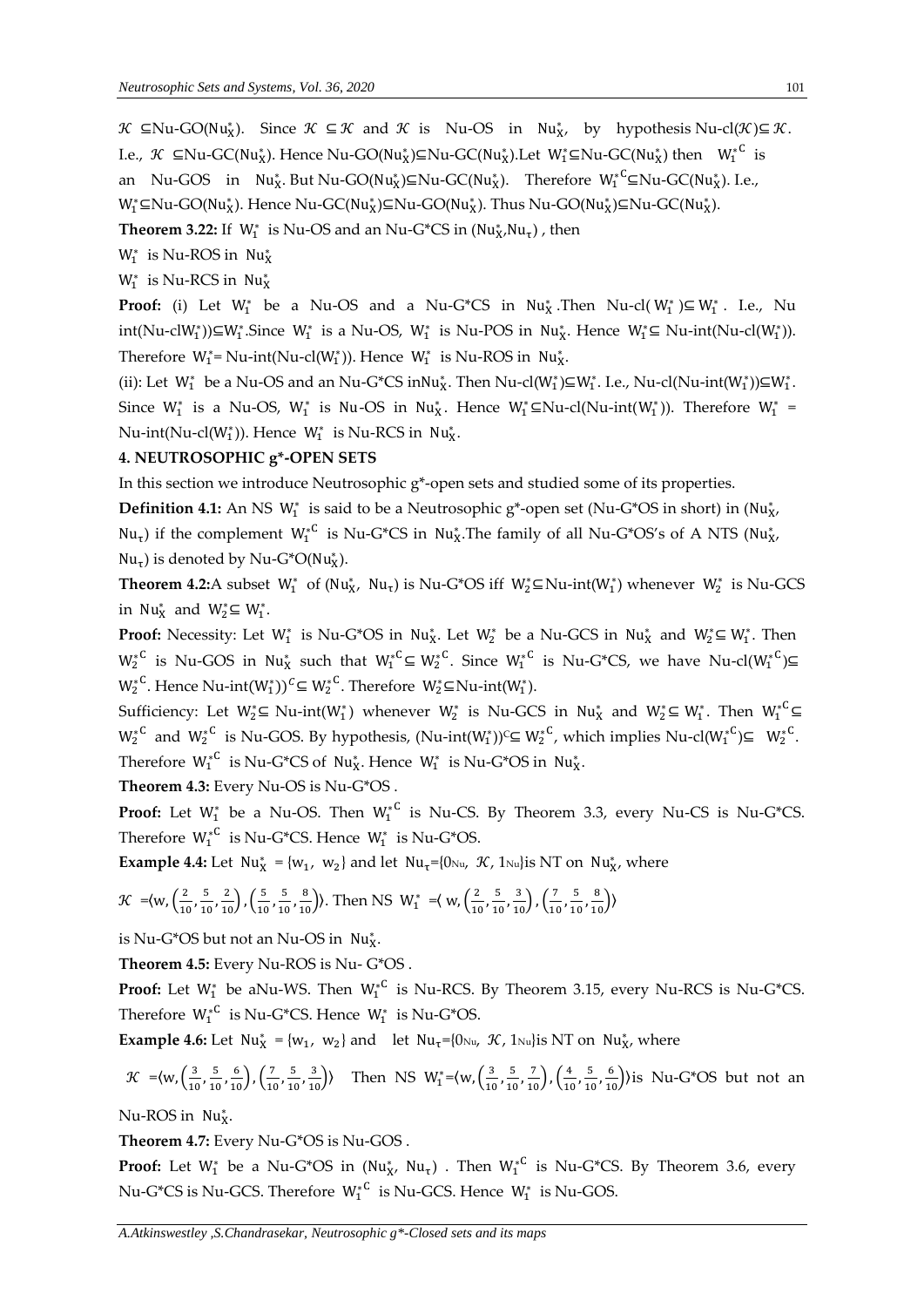**Example 4.8:** Let  $Nu_{X}^{*} = \{w_1, w_2\}$  and let  $Nu_{\tau} = \{0 \text{Nu}_{\tau}, \mathcal{K}, 1 \text{Nu}\}\$  is NT on  $Nu_{X}^{*}$ , where

$$
\mathcal{K} = \langle w, \left(\frac{5}{10}, \frac{5}{10}, \frac{4}{10}\right), \left(\frac{2}{10}, \frac{5}{10}, \frac{2}{10}\right) \rangle
$$
. Then NS  $W_1^* = \langle w, \left(\frac{4}{10}, \frac{5}{10}, \frac{6}{10}\right), \left(\frac{2}{10}, \frac{5}{10}, \frac{6}{10}\right) \rangle$  is Nu-GOS but not an

 $Nu-G^*OS$  in $Nu_X^*$ .

**Theorem 4.9:** Every Nu-G\*OS is Nu-αGOS .

**Proof:** Let  $W_1^*$  be aNu-G\*OS in  $(Nu_X^*,Nu_\tau)$ . Then  $W_1^{*C}$  is Nu-G\*CS. By Theorem 3.9, every Nu-G\*CS is Nu-αGCS. Therefore  $W_1^*$ <sup>C</sup> is Nu-αGCS. Hence  $W_1^*$  is Nu-αGOS.

**Example 4.10:** Let  $Nu_{X}^* = \{ w_1, w_2 \}$  and let  $Nu_{\tau} = \{0 \text{Nu}_{\tau}, \mathcal{K} \}$ ,  $1 \text{Nu}_{\tau}$  is NT on  $Nu_{X}^*$ , where  $\mathcal{K} =$  $\left\langle w,\left(\frac{4}{\epsilon}\right)\right\rangle$  $\frac{4}{10}$ ,  $\frac{5}{10}$  $\frac{5}{10}, \frac{2}{10}$ ,  $\left(\frac{6}{10}\right)$  $\frac{6}{10}$ ,  $\frac{5}{10}$  $\left(\frac{5}{10}, \frac{7}{10}\right)$ ) Then the NS W<sup>\*</sup> =  $\left\langle w, \frac{6}{10}\right\rangle$  $\frac{6}{10}$ ,  $\frac{5}{10}$  $\frac{5}{10}, \frac{4}{10}$ ,  $\left(\frac{5}{10}\right)$  $\frac{5}{10}$ ,  $\frac{5}{10}$  $\left(\frac{5}{10}, \frac{3}{10}\right)$  is Nu- $\alpha$  GOS but not an

Nu-G\*OS in Nu<sub>x</sub>.

**Theorem 4.11:** The intersection of two Nu-G\*OS's is Nu-G\*OS.

**Proof:** Let  $W_1^*$  and  $W_2^*$  be the two Nu-G\*OS's inNu<sub>X</sub>,  $W_1^{*C}$  and  $W_2^{*C}$  are Nu-G\*CS. By Theorem 3.28  $W_1^*{}^C \cup W_2^*{}^C$  is Nu-G\*CS in Nu<sub>X</sub>. Therefore  $(W_1^* \cap W_2^*)$  is Nu-G\*CS. Thus  $W_1^* \cap W_2^*$  is Nu-G\*OS in Nu<sub>x</sub>.

**Theorem 4.12:** Let  $(Nu_X^* , Nu_\tau)$ ) be a NTS. If  $W_1^*$  is NS of Nu<sub>X</sub><sup>\*</sup>. Then for every  $W_1^* \in$  $Nu-G^*O(Nu^*_X)$  and every  $W^*_2 \in (Nu^*_X)$ ,  $Nu\text{-}int(W^*_1)\subseteq W^*_2 \subseteq W^*_1$  implies  $W^*_2 \in Nu-G^*O(Nu^*_X)$ .

**Proof:** By hypothesis Nu-int(W<sup>\*</sup>)⊆W<sup>\*</sup> ⊆ W<sup>\*</sup>. Taking complement on both sides, we get W<sup>\*</sup><sup>C</sup> ⊆  $W_2^*{}^C$ ⊆Nu-cl( $W_1^*{}^C$ ). Let  $W_2^*{}^C \subseteq \mathcal{K}$  and  $\mathcal{K}$  is Nu-GOS in Nu<sub>X</sub>. Since  $W_1^*{}^C \subseteq W_2^*{}^C$ ,  $W_1^*{}^C \subseteq \mathcal{K}$ . Since  $W_1^*{}^C$ is Nu-G\*CS, Nu-cl( $W_1^{\ast C}$ ) $\subseteq \mathcal{K}$ . Therefore Nu-cl( $W_2^{\ast C}$ ) $\subseteq$ Nu-cl( $W_1^{\ast C}$ ) $\subseteq \mathcal{K}$ . Hence  $W_2^{\ast C}$  is Nu-G\*CS in Nu<sub>X</sub><sup>\*</sup>. Therefore  $W_2^*$  is Nu-G\*OS in Nu<sub>X</sub><sup>\*</sup>. I.e.,  $W_2^* \subseteq Nu-G^*O(Nu_X^*)$ 

**Definition: 4.13:** For any Nu. set  $W_1^*$  in any NSTS,

Nu-g\*cl(W<sub>1</sub><sup>\*</sup>) =∩{ U : U is Nu-g\*CS Nu. set and W<sub>1</sub><sup>\*</sup>  $\subseteq$  U }

Nu-g\*int  $(W_1^*) = U\{$  :  $V$  is Nu-g\* OS and  $W_1^* \supseteq V$  }

**Theorem: 4.14:** In a Its ( $Nu_x^*$ ,  $Nu_\tau$ ) a Nu. set  $W_1^*$  is Nu-g<sup>\*</sup>- CS iff  $W_1^*$  = Nu-g<sup>\*</sup> cl( $W_1^*$ ).

**Proof:** Let  $W_1^*$  be a Nu-g\*CS Nu. set in NSTS (Nu<sub>X</sub>, Nu<sub>t</sub>). Since  $W_1^* \subseteq W_1^*$  and  $W_1^*$  is Nu-g\*CS,  $W_1^* \in \{ \mathcal{K} : \mathcal{K} \text{ is a Nu-g*CS }\}$  Nu. set and  $W_1^* \subseteq \mathcal{K}$  and  $W_1^* \subseteq \mathcal{K} \Rightarrow W_1^* = \bigcap \{ \mathcal{K} : \mathcal{K} \text{ is Nu-g*CS }\}$ and  $W_1^* \subseteq \mathcal{K}$  } that is  $W_1^* = Nu-g^* cl(W_1^*).$ 

Conversely, suppose that  $W_1^* = Nu-g^*cl(W_1^*)$ , that is  $W_1^* = \bigcap \{ \mathcal{K} : \mathcal{K} \text{ is a } Nu-g^* \text{- CS Nu. set and } \}$  $W_1^* \subseteq \mathcal{K}$  }. This denotes that  $W_1^* \in \{ \mathcal{K} : \mathcal{K} \text{ is a Nu-g*CS } \text{Nu} \text{.} \text{ set and } W_1^* \subseteq \mathcal{K} \text{ }. \text{From now } W_1^* \text{ is a } W_1^* \subseteq \mathcal{K} \text{ and } W_2^* \subseteq \mathcal{K} \text{.} \}$ Nu-g\*CS Nu. set.

**Theorem: 4.15** In a NSTS  $Nu_{X}^{*}$  the subsequent results hold for Nu-g<sup>\*</sup> - closure.

1)  $Nu-g^*cl$  ( $0_{Nu}$ ) =  $0_{Nu}$ .

2) Nu-g\*cl ( $W_1^*$ ) is Nu-g\*CS Nu. set in Nu $_X^*$ .

3) Nu-g\*cl  $(W_1^*) \subseteq Nu-g^*cl (W_2^*)$  if  $W_1^* \subseteq W_2^*$ .

4)  $Nu-g^*$  cl (  $Nu-g^*cl(W_1^*)$ ) =  $Nu-g^*$  cl( $W_1^*$ ).

5) Nu-g\* cl (W<sub>1</sub><sup>\*</sup> ∪ W<sub>2</sub><sup>\*</sup>)⊇Nu-g\* cl(W<sub>1</sub><sup>\*</sup>)∪Nu-g\* cl(W<sub>2</sub><sup>\*</sup>).

6) Nu-g\* cl (W<sub>1</sub><sup>\*</sup> ∩ W<sub>2</sub><sup>\*</sup>)⊆Nu-g\* cl(W<sub>1</sub><sup>\*</sup>)∩Nu-g\* cl(W<sub>2</sub><sup>\*</sup>).

Proof: easy

**Theorem: 4.16** In a NSTS  $Nu_{X}^*$ , a Nu. set  $W_1^*$  is Nu-g\* OS iff  $W_1^* = Nu-g^*int (W_1^*)$ .

**Proof:** Let  $W_1^*$  be Nu-g\*OS Nu. set in  $Nu_X^*$ . Since  $W_1^* \subseteq W_1^*$  and  $W_1^*$  is Nu-g\*OS and  $W_1^* \in \{$ *K*: *K* is a Nu-g<sup>\*</sup> OS Nu. set and  $W_1^* \supseteq K$  } and  $W_1^* \supseteq K \Rightarrow W_1^* = \bigcup \{ K : K \text{ is Nu-g*OS and } K \}$  $W_1^* \supseteq \mathcal{K}$  }. That is  $W_1^* = Nu-g^*int (W_1^*)$ .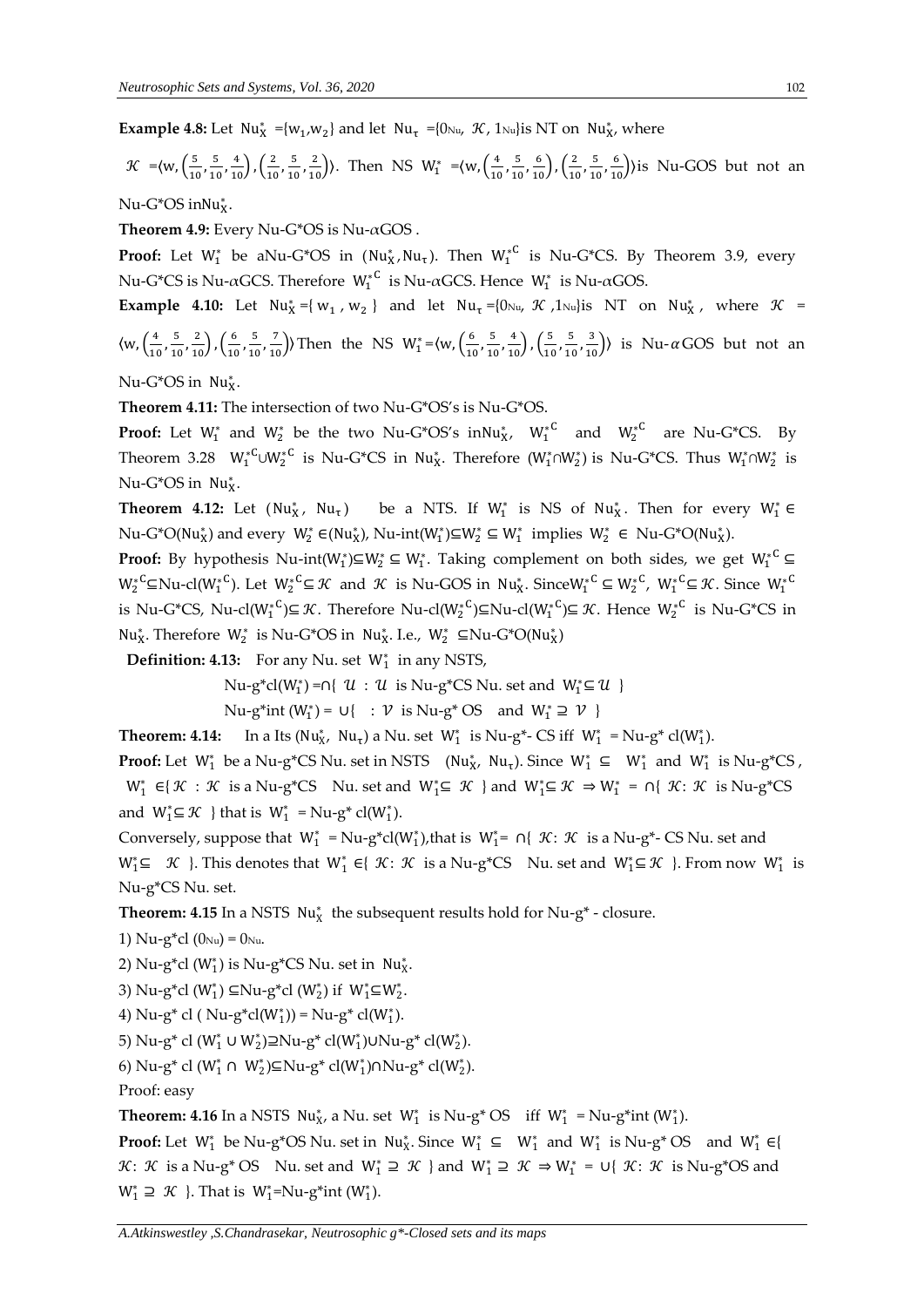Conversely, suppose that  $W_1^* = Nu-g^*int (W_1^*)$ , that is  $W_1^* = \cup (\mathcal{K}: \mathcal{K}$  is  $Nu-g^*OS$  and  $W_1^* \supseteq \mathcal{K}$  }.

This implies that  $W_1^* \in \{ \mathcal{K} : \mathcal{K} \text{ is Nu-g*OS and } W_1^* \supseteq \mathcal{K} \}$ . Hence  $W_1^*$  is Nu-g\*OS Nu. set.

**Theorem: 4.17** In a NSTS Nu<sub>X</sub>, the following hold for Nu-g<sup>\*</sup>-interior.

1)  $Nu-g*int (0_{Nu}) = 0_{Nu}$ 

2) Nu-g\*int(W<sub>1</sub><sup>\*</sup>)  $\subseteq$ Nu-g\*int (W<sub>2</sub><sup>\*</sup>) if W<sub>1</sub><sup>\*</sup> $\subseteq$ W<sub>2</sub><sup>\*</sup>.

3) Nu-g\*int ( $W_1^*$ ) is Nu-g\*OS in Nu $_X^*$ .

4) Nu-g\*int (Nu-g\*int  $(W_1^*)$ ) = Nu-g\*int ( $W_1^*$ ).

5) Nu-g\*int (W<sub>1</sub><sup>\*</sup> ∪ W<sub>2</sub>\*)⊇Nu-g\*int(W<sub>1</sub>\*)∪Nu-g\*int (W<sub>2</sub><sup>\*</sup>).

6) Nu-g\*int (W<sup>\*</sup><sub>1</sub> ∩ W<sup>\*</sup><sub>2</sub>)⊆Nu-g\*int(W<sup>\*</sup><sub>1</sub>)∩Nu-g\*int (W<sup>\*</sup><sub>2</sub>).

Proof: proof is as usual.

#### **5. NEUTROSOPHIC g\*- CONTINUOUS**

In this section we introduce Neutrosophic g\*-continuous and studied some properties of neutrosophic g\* - open map and closed map.

**Definition:5.1** Let  $Nu_{X}^{*}$  and  $Nu_{Y}^{*}$  be two NTS. A function  $f:Nu_{X}^{*} \to Nu_{Y}^{*}$  is said to be neutrosophic  $g^*$  - continuous (Nu- $g^*$  - continuous) if the inverse image of every neutrosophic open set in Nu<sub>Y</sub> is  $g^*$  - open in  $Nu_X^*$ .

**Theorem:5.2** A function  $f: Nu_X^* \to Nu_Y^*$  is Nu-g<sup>\*</sup> - continuous iff the inverse image of every Nu-closed set in  $Nu_{Y}^{*}$  is  $g^{*}$  - closed set in  $Nu_{X}^{*}$ .

**Proof:** Suppose the function  $f: Nu_X^* \to Nu_Y^*$  is  $Nu-g^*$  - continuous. Let  $\mathcal F$  be Nu-closed set in Nu<sub>Y</sub>. Then  $\mathcal{F}^c$  is Nu- open set in Nu $_1^*$ . Since  $f$  is Nu-g\* - continuous,  $f^{-1}(\mathcal{F}^c)$  is Nu-g\* - open in Nu $_1^*$ . But  $f^{-1}(\mathcal{F}^c)$ =  $(f^{-1}(\mathcal{F}^c))^c$  and so  $f^{-1}(\mathcal{F})$  is Nu-g<sup>\*</sup> - closed in Nu<sub>X</sub>.

Conversely, assume that the inverse image of every Nu-closed set in  $Nu_{Y}^{*}$  is Nu-g\* - closed in Nu<sub>X</sub>. Let  $V$  be neutrosophic open set in Nu<sub>Y</sub>. Then $V^c$ is Nu-closed in Nu<sub>Y</sub>. By hypothesis,  $f^{-1}(V^c)$  is Nu-g<sup>\*</sup>-closed set in Nu<sub>X</sub><sup>\*</sup>. But  $f^{-1}(\mathcal{V}^c) = (f^{-1}(\mathcal{V}^c))^c$  and so  $f^{-1}(\mathcal{V})$ is Nu-g<sup>\*</sup> - open set in Nu<sub>X</sub><sup>\*</sup>. Hence  $f$  is Nu-g\*-continuous.

**Theorem:5.3** Every Nu- continuous function is Nu-g\* - continuous.

**Proof:** Let  $f: Nu^*_X \to Nu^*_Y$ be Nu-continuous. Let  $\mathcal F$  be Nu-closed set in Nu<sub>Y</sub>. Then  $f^{-1}(\mathcal F)$  is Nu-closed set in Nu<sub>X</sub> since f is neutrosophic continuous. And therefore  $f^{-1}(\mathcal{F})$ is Nu-g<sup>\*</sup> - closed in Nu<sub>X</sub>. Hence f is Nu-g\* - continuous.

Theorem:5.4Every Nug<sup>\*</sup>-continuous function isNug-continuous.

**Proof:** Let  $f: Nu_X^* \to Nu_Y^*$  be Nug<sup>\*</sup> - continuous. Let  $F$  be a Nu-closed set inNu<sub>Y</sub>. Since  $f$  is Nu-g<sup>\*</sup> continuous,  $f^{-1}(\mathcal{F})$  is Nug<sup>\*</sup> - closed in Nu<sub>X</sub>. And therefore  $f^{-1}(\mathcal{F})$  is Nug - closed in Nu<sub>X</sub><sup>\*</sup> as every Nu-g\*-closed set is Nu-g - closed. Hence  $f$  is Nu-g- continuous.

The converse of the above theorem need not be true as seen from the following example.

**Theorem:5.5** If  $f: Nu_X^* \to Nu_Y^*$  is Nu-g<sup>\*</sup> - continuous and Nu<sub>X</sub><sup>\*</sup> is neutrosophic  $-T^*_{1/2}$  NTS. Then  $f$  is neutrosophic -continuous.

**Proof:** Let  $f: Nu_X^* \to Nu_Y^*$ be Nu-g\*- continuous . Let  $\mathcal F$  be Nu-closed set in Nu<sub>Y</sub>. Then  $f^{-1}(\mathcal F)$ is  $f^{-1}(\mathcal{F})$  Nu-g\* - closed in Nu<sub>X</sub> since  $f$  is Nu-g\* - continuous. Also since Nu<sub>X</sub> is neutrosophic - T\*12,  $f^{-1}(\mathcal{F})$ is closccl in Nu<sub>X</sub>. Hence  $f$  is Nu-continuous.

**Theorem:5.6** If  $f: Nu_X^* \to Nu_Y^*$  is Nu-g - continuous and  $Nu_X^*$  is neutrosophic - T<sub>\*1/2</sub> NTS. Then f is Nu-g\* - continuous.

**Proof:** Let  $f: Nu_X^* \to Nu_Y^*$  be Nu-g - continuous. Let  $\mathcal F$  be Nu-closed set in Nu<sub>Y</sub>, then  $f^{-1}(\mathcal F)$  is gclosed in Nu<sub>X</sub>. Since X is neutrosophic - T<sup>\*</sup>1/2,  $f^{-1}(\mathcal{F})$ is Nu-g<sup>\*</sup> - closed in Nu<sub>X</sub>. Hence f is Nu-g<sup>\*</sup> -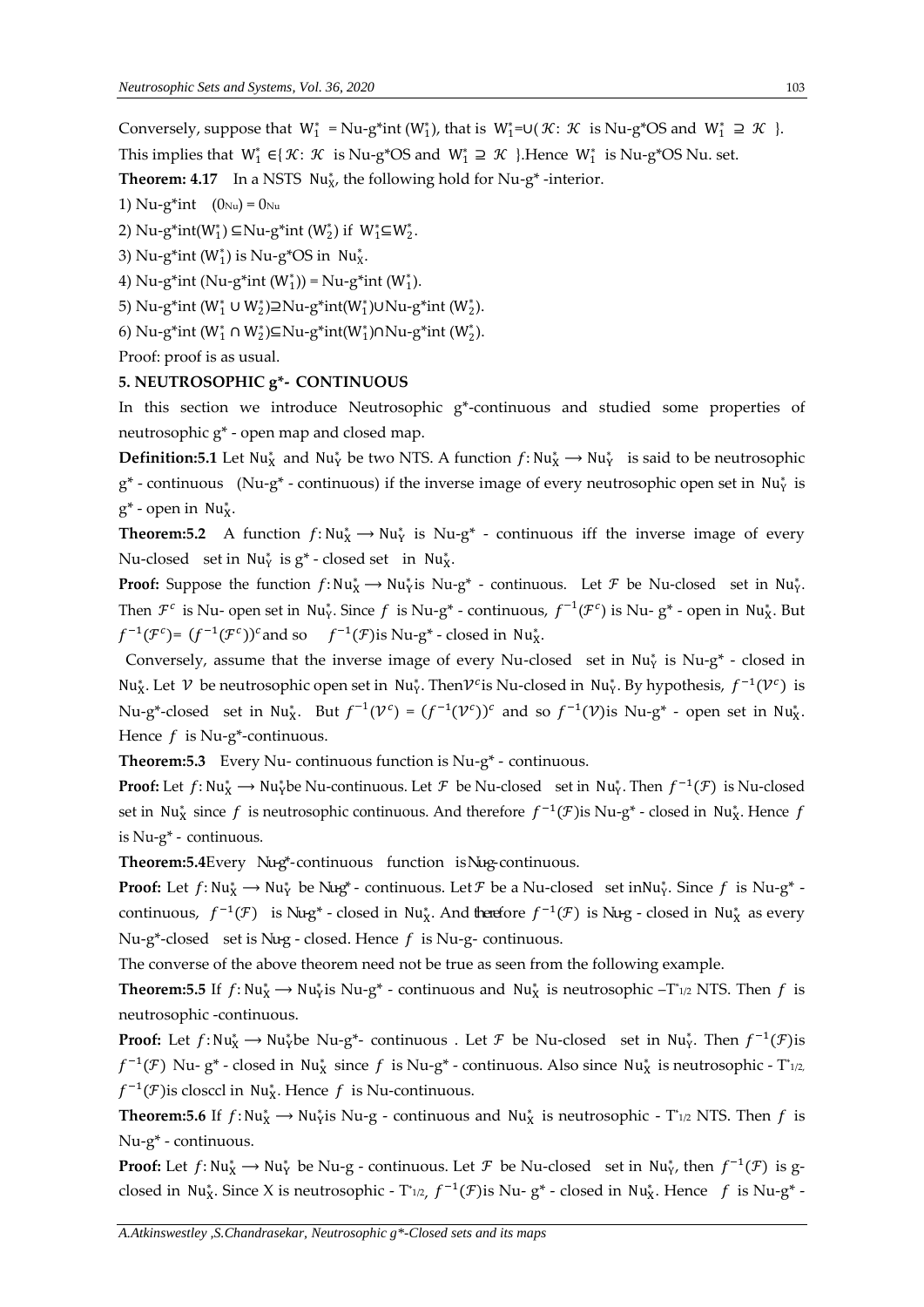continuous.

**Theorem:5.7**If  $f: Nu^*_X \to Nu^*_Y$  is Nu-g<sup>\*</sup> - continuous and  $g: Nu^*_Y \to Nu^*_Z$  is Nu-continuous then  $\text{gof} : \text{Nu}_{X}^{*} \longrightarrow \text{Nu}_{Z}^{*}$  is  $\text{Nu-g}^{*}$  - continuous.

**Proof:** Let  $\mathcal F$  be Nu-closed set in Nu<sub>2</sub>. Then  $g^{-1}(\mathcal F)$  is closed in Nu<sub>Y</sub> since  $g$  is Nu-continuous.

And then  $f^{-1}(g^{-1}(\mathcal{F}))$  is Nu-g<sup>\*</sup> - closed in Nu<sub>X</sub><sup>\*</sup> since f is Nu-g<sup>\*</sup> - continuous.

Now( $g \circ f$ )<sup>-1</sup>( $\mathcal{F}$ ) =  $f^{-1}(g^{-1}(\mathcal{F}))$  is Nu-g<sup>\*</sup> - closed in Nu<sub>X</sub><sup>\*</sup>. Hence  $g \circ f$ : Nu<sub>X</sub><sup>\*</sup> → Nu<sub>Z</sub><sup>\*</sup> is Nu-g<sup>\*</sup>continuous.

**Theorem:5.8** If  $f: Nu^*_X \to Nu^*_{Y}$  is Nu-g<sup>\*</sup> - continuous and  $g: Nu^*_Y \to Nu^*_Z$  is Nu-g<sup>\*</sup> - continuous and Nu<sub>Y</sub> is neutrosophic  $-T^*_{1/2}$  space. Then gof : Nu<sub>X</sub>  $\rightarrow$  Nu<sub>Z</sub><sup>\*</sup> is Nu-g<sup>\*</sup>- continuous.

**Proof:** Let  $\mathcal F$  be Nu-closed set in Nu<sub>Z</sub><sup>\*</sup>. Then  $g^{-1}(\mathcal F)$  is Nu-g\*CS in Nu<sub>Y</sub><sup>\*</sup> since  $g$  is Nu-g\*continuous. Since Nu<sub>Y</sub> is neutrosophic  $-T_{1/2}$ ,  $g^{-1}(\mathcal{F})$  is Nu-closed in Nu<sub>Y</sub>. And then  $f^{-1}(g^{-1}(\mathcal{F}))$ is Nu-g\*CS in Nu<sub>X</sub> as f is Nu-g<sup>\*</sup> - continuous. Now  $(g \circ f)^{-1}(\mathcal{F}) = f^{-1}(g^{-1}(\mathcal{F}))$ is Nu-g\*CS in Nu<sub>X</sub>. Hence  $g \circ f$  is Nu-g<sup>\*</sup> - continuous.

**Definition:5.9**A map  $f: Nu_X^* \to Nu_Y^*$  is said to be neutrosophic  $g^*$  - open if the image of every neutrosophic open set in  $Nu_X^*$  is  $Nu$ -g\*-open set in  $Nu_Y^*$ .

**Definition:5.10** A map  $f: Nu^*_X \to Nu^*_{Y}$  is said to be neutrosophic  $g^*$  - closed if the image of every Nu-closed set in  $Nu_X^*$  is Nu-g<sup>\*</sup>-closed set in  $Nu_Y^*$ .

**Theorem: 5.11** Every neutrosophic open map is neutrosophic g\* - open.

**Proof:** Let  $f: Nu_X^* \to Nu_Y^*$  be a neutrosophic open map let  $V$  be an neutrosophic open set in  $Nu_X^*$ then  $f(\mathcal{V})$  is Nu-open in Nu<sub>Y</sub> since f is neutrosophic open map. And therefore  $f(\mathcal{V})$  is Nu-g<sup>\*</sup> open in  $Nu_{Y}^{*}$ . Hence  $f$  is neutrosophic  $g^{*}$  open map.

**Theorem :5.12** If  $f: Nu_X^* \to Nu_Y^*$  is Nu-g\*-open map and  $Nu_Y^*$  is neutrosophic  $-T^*_{1/2}$ , then  $f$  is a Nu-open map.

**Proof :** Let  $f: Nu_X^* \to Nu_Y^*$  is neutrosophic  $g^*$ - open map. Let  $V$  be neutrosophic open set in  $Nu_X^*$ .

Then  $f(\mathcal{V})$  is Nu-  $g^*$  - open in Nu<sub>Y</sub>. Since Nu<sub>Y</sub> is neutrosophic -T<sup>\*</sup>1/2,  $f(\mathcal{V})$  is neutrosophic open set in Nu<sub>Y</sub>. Hence  $f$  is Nu- open map.

**Theorem:5.13** Every Nu-g\* - open map is neutrosophic g - open.

**Proof:** Let  $f: Nu_X^* \to Nu_Y^*$  be a Nu-g<sup>\*</sup>- open map. Let  $V$  be neutrosophic open set in Nu<sub>X</sub>. Then  $f$ (V) is Nu-g<sup>\*</sup> - open in Nu<sub>Y</sub> since f is Nu-g<sup>\*</sup> - open map. And therefore  $f(V)$  is Nu-g- open set in Nu<sub>Y</sub>. Hence  $f$  is neutrosophic g - open map.

**Theorem : 5.14**If  $f: Nu^*_X \to Nu^*_Y$  is neutrosophic g - open and  $Nu^*_Y$  is neutrosophic - \*T<sub>1/2</sub> space, then f in Nu-g\* - open map.

**Proof:** Let  $V$  be neutrosophic open set in Nu<sub>X</sub>. Then  $f(V)$  is Nu-g - open in Nu<sub>Y</sub>. Since Nu<sub>Y</sub> is neutrosophic -\*T1/2,  $f(\mathcal{V})$  is Nu-g\* - open in Nu<sub>Y</sub>. And hence  $\hspace{0.1 cm} f \hspace{0.1 cm}$  is Nu-g\* - open map.

**Theorem : 5.15** Every Nu-closed map is Nu-g\* - closed map.

**Proof:** Let  $f: Nu_X^* \to Nu_Y^*$  be Nu-closed map. Let  $\mathcal F$  be Nu-closed set in Nu<sub>X</sub>. Then  $f(\mathcal F)$  is closed in Nu<sub>Y</sub>. And therefore  $f(\mathcal{F})$  is Nu-g<sup>\*</sup> - closed in Nu<sub>Y</sub>. And hence f is Nu-g<sup>\*</sup> - closed map.

**Theorem :5.16** If  $f: Nu^*_X \to Nu^*_Y$  is Nu-g<sup>\*</sup> - closed and Nu<sub>Y</sub><sup>\*</sup> is neutrosophic -T<sup>\*</sup><sub>1/2</sub>. Then  $f$  is Nu-closed map.

**Proof:** Let  $f: Nu^*_X \to Nu^*_Y$  be  $Nu-g^*$  - closed map. Let  $\mathcal F$  be Nu-closed set in  $Nu^*_X$ . Then  $f^{-1}(\mathcal F)$  is Nu-  $g^*$  - closed in Nu<sub>Y</sub>. Since Nu<sub>Y</sub> is neutrosophic -T\*<sub>1/2</sub> ,  $f(\mathcal{F})$  is Nu-closed in Nu<sub>Y</sub>. Hence f is neutrosophic closcd map.

**Theorem: 5.17** A map  $f: Nu^*_X \to Nu^*_Y$  is Nu-g<sup>\*</sup> - closed iff for each neutrosophic set  $S$  of Nu<sub>Y</sub>and for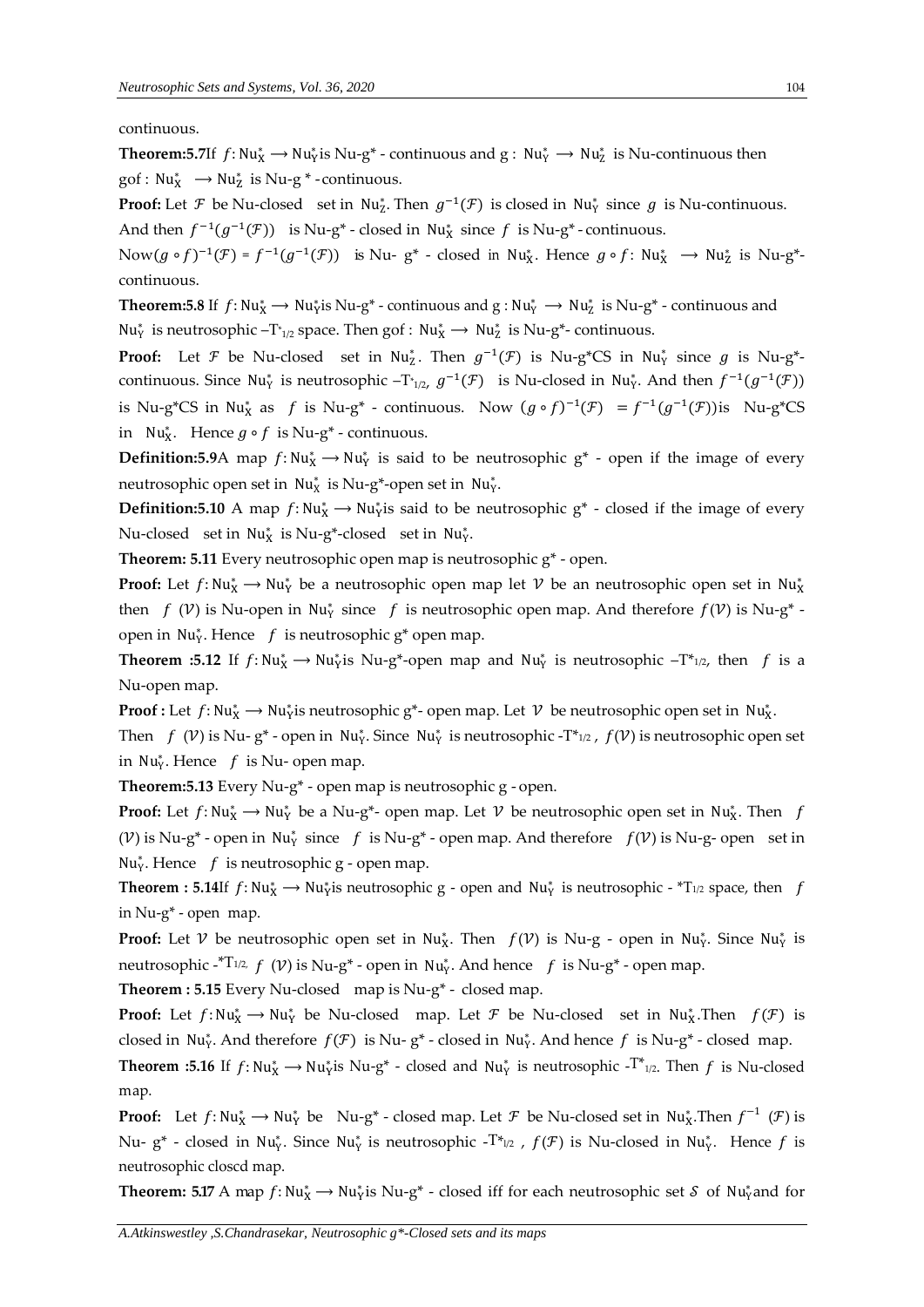each neutrosophic open set  $\mathcal U$  such that  $f^{-1}(\mathcal S) \subseteq \mathcal U$  there is a Nu-g\*-open set  $\mathcal V$  of Nu<sub>Y</sub> such that  $S \subseteq V$  and  $f^{-1}(V) \subseteq U$ .

**Proof:** Suppose f is Nu-g<sup>\*</sup> - closed map. Let  $S$  be a neutrosophic set of Nu<sub>Y</sub><sup>\*</sup> and  $U$  be a neutrosophic open set of  $Nu^*_X$  such that  $f^{-1}(U) \subseteq U$ . Then  $V = Nu^*_Y - f$   $(U^C)$  is a Nu-g\*-open set in  $Nu_{Y}^{*}$  such that  $S \subseteq V$  and  $f^{-1}(V) \subseteq U$ .

Conversely, suppose that  $\mathcal F$  is a Nu-closed  $\chi^*$ . Then  $f^{-1}(f(\mathcal{F}^{\mathcal{C}}))\subseteq$  $\mathcal{F}^c$  and  $\mathcal{F}^c$  is Nu-open. By hypothesis, there is a Nu-g\*-open set  $\mathcal V$  of Nu<sub>Y</sub> such that  $f(\mathcal{F})^c$  $\subseteq$   $\mathcal V$ and  $f^{-1}(V) \subseteq \mathcal{F}^c$  Therefore  $\mathcal{F} \subseteq f^{-1}(V)^c$ . Hence  $V^c \subseteq f(\mathcal{F}) \subseteq f(f^{-1}(V)^c) \subseteq V^c$  which implies  $f(\mathcal{F}) = \mathcal{V}^c$ . Since  $\mathcal{V}^c$  is Nu-g<sup>\*</sup> - closed,  $f(\mathcal{F})$  is Nu-g<sup>\*</sup>CS and thus f is a Nu-g<sup>\*</sup>- closed m ap.

## **Conclusion**

In this paper, we have defined the neutrosophic g\* closed sets and open sets.then discussed about neutrosophic  $g^*$  continuity Then, we have presented some properties of these operations. We have also investigated neutrosophic topological structures of neutrosophic sets. Hence, we hope that the findings in this paper will help researchers enhance and promote the further study on neutrosophic topology.

**Funding:** This research received no external funding.

**Acknowledgments:** The authors are highly grateful to the Referees for their constructive suggestions.

**Conflicts of Interest**: The authors declare no conflict of interest

#### **References**

- [1] Abdel-Basset, M., Mohamed, R., Elhoseny, M., & Chang, V. (2020). Evaluation framework for smart disaster response systems in uncertainty environment. Mechanical Systems and Signal Processing, 145, 106941.
- [2] Abdel-Basset, M., Ali, M., & Atef, A. (2020). Uncertainty assessments of linear time-cost tradeoffs using neutrosophic set. Computers & Industrial Engineering, 141, 106286.\
- [3] Abdel-Basset, M., Ali, M., & Atef, A. (2020). Resource levelling problem in construction projects under neutrosophic environment. The Journal of Supercomputing, 76(2), 964-988.
- [4] Abdel-Basset, M., Gamal, A., Son, L. H., & Smarandache, F. (2020). A Bipolar Neutrosophic Multi Criteria Decision Making Framework for Professional Selection. Applied Sciences, 10(4), 1202.
- [5] K. Atanassov, Intuitionistic fuzzy sets, Fuzzy Sets and Systems 20(1986), 87-94.
- [6] I.Arokiarani, R. Dhavaseelan, S. Jafari, M. Parimala,On Some New Notions and Functions In Neutrosophic Topological Spaces,Neutrosophic Sets and Systems, Vol. 16, 2017,(16-19)
- [7] V.Banu priya, S.Chandrasekar, Neutrosophic α generalized semi closed set, Neutrosophic Sets and Systems, Vol. 28, 2019,162-170.
- [8] R .Dhavaseelan and S.Jafari, Generalized Neutrosophic closed sets, New trends in Neutrosophic theory and applications Volume II- 261-273,(2018).
- [9] R. Dhavaseelan, S. Jafari and md. Hanif page, Neutrosophic generalized  $\alpha$ -contra-continuity, creat. math. inform. 27 (2018), no. 2, 133 – 139
- [10] Florentin Smarandache ,Neutrosophic and NeutrosophicLogic,First International Confer On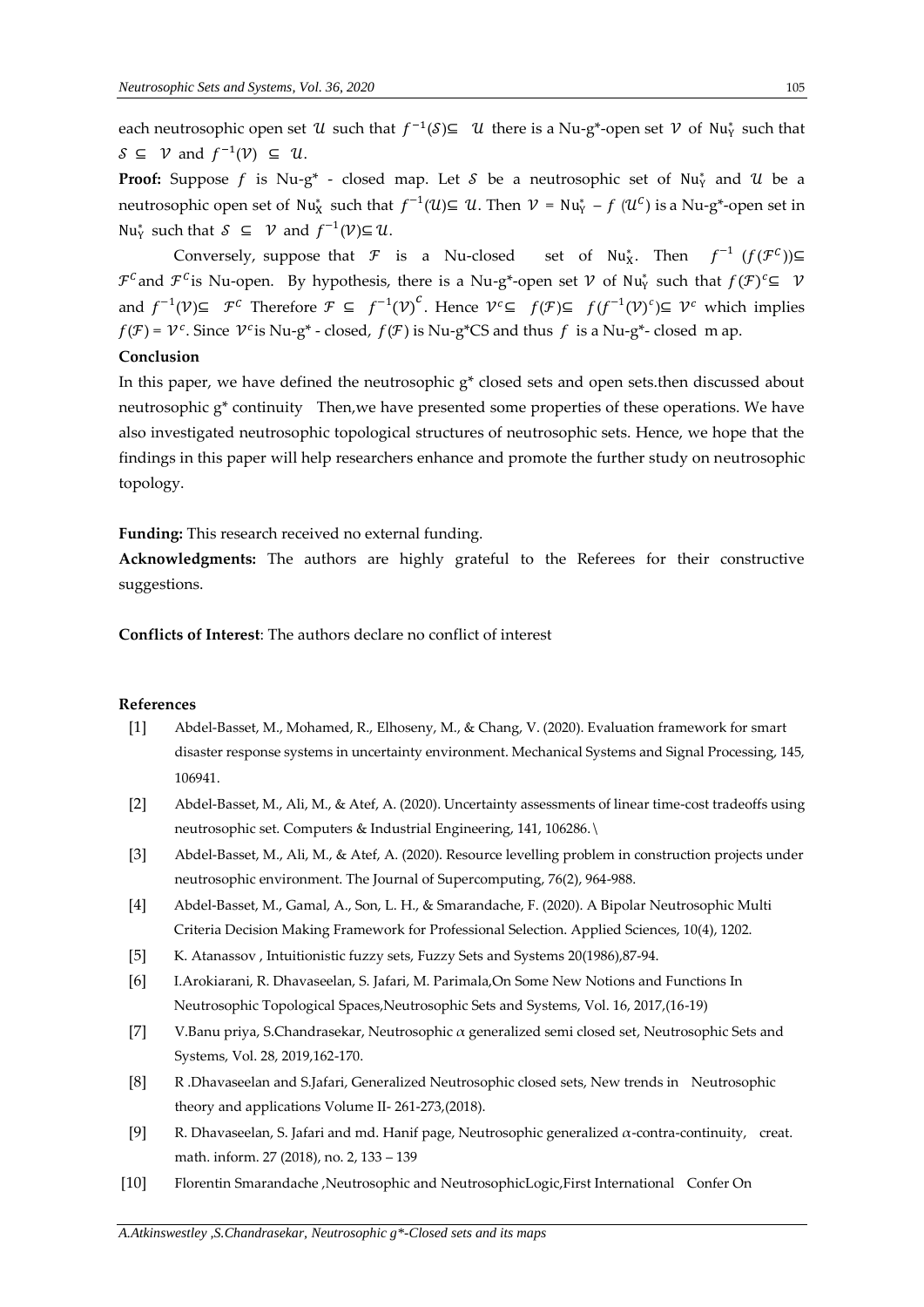Neutrosophic Logic, Set, Probability, and Statistics University of New Mexico, Gallup, NM 87301, USA (2002), smarand@unm.edu

- [11] Floretin Smaradache, Neutrosophic Set: A Generalization of Intuitionistic Fuzzy set,Journal of Defense resourses Management. 1(2010), 107-114.
- [12] Ishwarya, P and Bageerathi, K., On Neutrosophic semi open sets in Neutrosophic topological spaces, International Jour. of Math. Trends and Tech. 2016, 214-223.
- [13] D.Jayanthi, Generalized Closed Sets in Neutrosophic Topological Spaces, International Journal of Mathematics Trends and Technology (IJMTT)- Special Issue ICRMIT March 2018.
- [14] Maheswari, C., Sathyabama, M., Chandrasekar, S., Neutrosophic generalized b-closed Sets Neutrosophic Topological Spaces,Journal of physics Conf. Series, 1139 (2018) 012065.
- [15] C.Maheswari , S. Chandrasekar , Neutrosophic gb-closed Sets and Neutrosophic gb-Continuity, Neutrosophic Sets and Systems, Vol. 29, 2019,89-99
- [16] T Rajesh kannan , S.Chandrasekar,Neutosophic ωα-closed sets in Neutrosophic topological space, Journal Of Computer And Mathematical Sciences,vol.9(10),1400-1408 Octobe2018.
- [17] T Rajesh kannan ,S.Chandrasekar,Neutosophic α-continuous multifunction in Neutrosophic topological space, The International Journal of Analytical and Experimental Modal Analysis, Volume XI,IssueIX,September 2019,1360-9367
- [18] T.RajeshKannan, and S.Chandrasekar, Neutrosophic α-Irresolute Multifunction In Neutrosophic Topological Spaces, " Neutrosophic Sets and Systems 32, 1 (2020),390-400. https://digitalrepository.unm.edu/ nss\_journal/vol32/iss1/25
- [19] A.A. Salama and S.A. Alblowi, Generalized Neutrosophic Set and Generalized Neutrosophic Topological Spaces, Journal computer Sci. Engineering, Vol.(ii) No.(7)(2012).
- [20] A.A.Salama and S.A.Alblowi, Neutrosophic set and Neutrosophic topological space, ISOR J.mathematics, Vol.(iii) ,Issue(4),(2012).pp-31-35.
- [21] V.K.Shanthi ,S.Chandrasekar, K.SafinaBegam, Neutrosophic Generalized Semi Closed Sets In Neutrosophic Topological Spaces, International Journal of Research in Advent Technology, Vol.6, No.7, July 2018, 1739-1743
- [22] V. Venkateswara Rao,Y. Srinivasa Rao, Neutrosophic Pre-open Sets and Pre-closed Sets in Neutrosophic Topology, International Journal of ChemTech Research, Vol.10 , pp 449- 458, 2017
- [23] Fatimah M. Mohammed and Sarah W. Raheem, [Generalized b Closed Sets and Generalized b Open](http://fs.unm.edu/NSS/GeneralizedBClosedSets11.pdf)  Sets in Fuzzy Neutrosophic [bi-Topological Spaces,](http://fs.unm.edu/NSS/GeneralizedBClosedSets11.pdf) Neutrosophic Sets and Systems, vol. 35, 2020, pp. 188-197. DOI: 10.5281/zenodo.3951661
- [24] R. Suresh and S. Palaniammal, Neutrosophic Weakly Generalized open and Closed Sets Neutrosophic Sets and Systems, vol. 33, 2020, pp. 67-77. DOI: 10.5281/zenodo.3782855
- [25] G.Jayaparthasarathy, M.Arockia Dasan, V.F.Little Flower and R.Ribin Christal, [New Open Sets in](http://fs.unm.edu/NSS/N-NeutrosophicSupraTopological.pdf)  [N-Neutrosophic Supra Topological Spaces,](http://fs.unm.edu/NSS/N-NeutrosophicSupraTopological.pdf) Neutrosophic Sets and Systems, vol. 31, 2020, pp. 44-62. DOI: 10.5281/zenodo.3638252
- [26] R. Vijayalakshmi, A. Savitha Mary and S. Anjalmose: Neutrosophic Semi-Baire Spaces, Neutrosophic Sets and Systems, vol. 30, 2019, pp. 132-142. DOI: 10.5281/zenodo.3569673
- [27] I. Mohammed Ali Jaffer and K. Ramesh: Neutrosophic Generalized Pre Regular Closed Sets, Neutrosophic Sets and Systems, vol. 30, 2019, pp. 171-181. DOI: 10.5281/zenodo.3569681